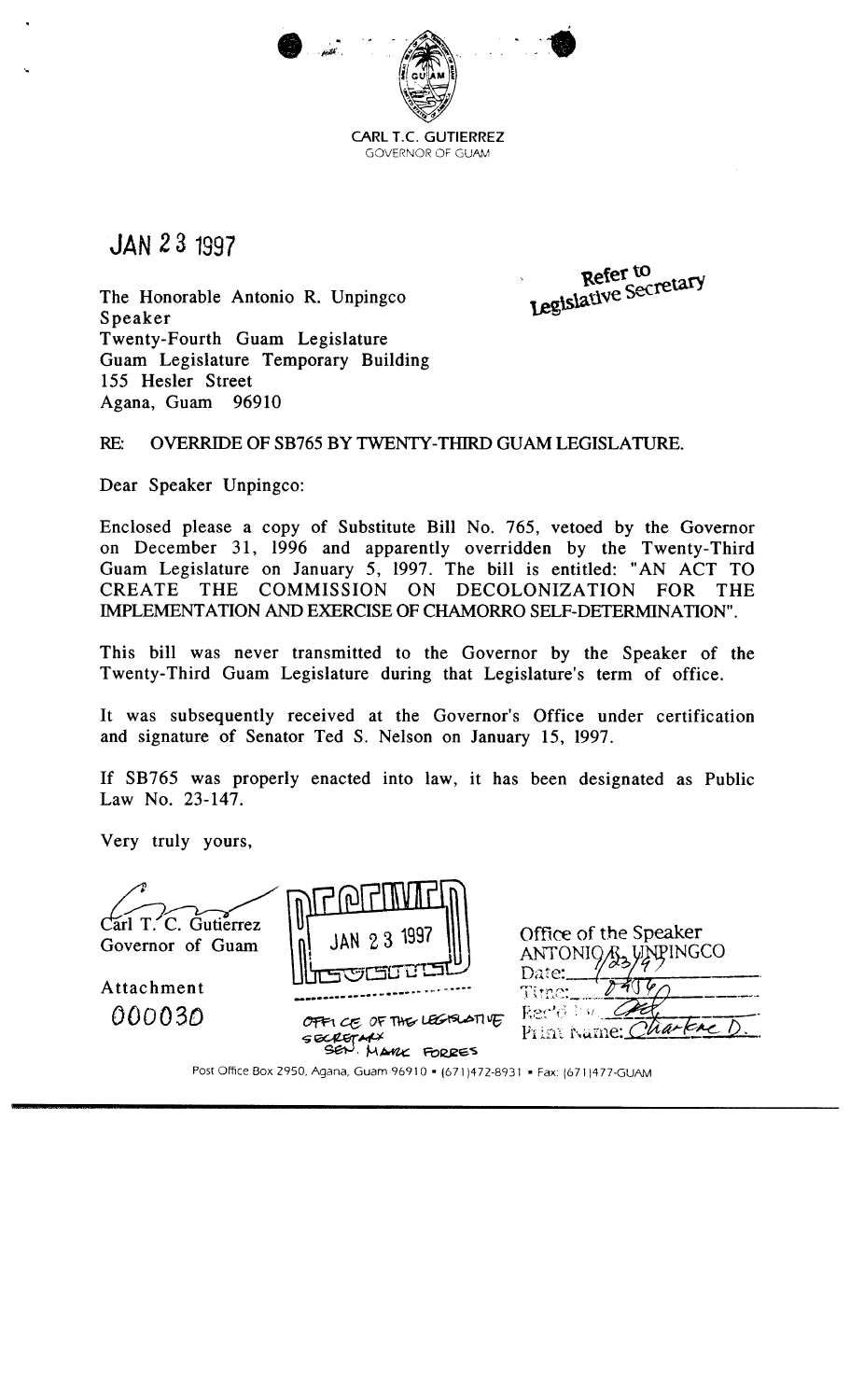### TWENTY-THIRD GUAM LEGISLATURE 1996 (SECOND) Regular Session

#### CERTIFICATION OF PASSAGE OF AN ACT TO THE GOVERNOR

This is to certify that Substitute Bill No. 765 (LS), "AN ACT TO CREATE<br>THE COMMISSION ON DECOLONIZATION FOR THE COMMISSION ON DECOLONIZATION FOR THE IMPLEMENTATION AND EXERCISE OF CHAMORRO SELF-DETERMINATION", returned to the Legislature without approval of the Governor, was reconsidered by the Legislature and after such reconsideration, the Legislature did, on the 5th day of January, 1997, agree to pass said bill notwithstanding the objection of the Governor by a vote of sixteen (16) members.

TED S. NELSON Acting Speaker

Attested:

JUDIQH WON PAT-BORJA Senator and Legislative Secretary

This Act was received by the Governor 1997, at  $1.35$  o'clock P. M.  $15<sup>h</sup>$  day of  $\overline{\Delta_{\alpha\omega}}$ 

Assistant Staff office4 Governor's Office

......................................

Public Law No. **23-147**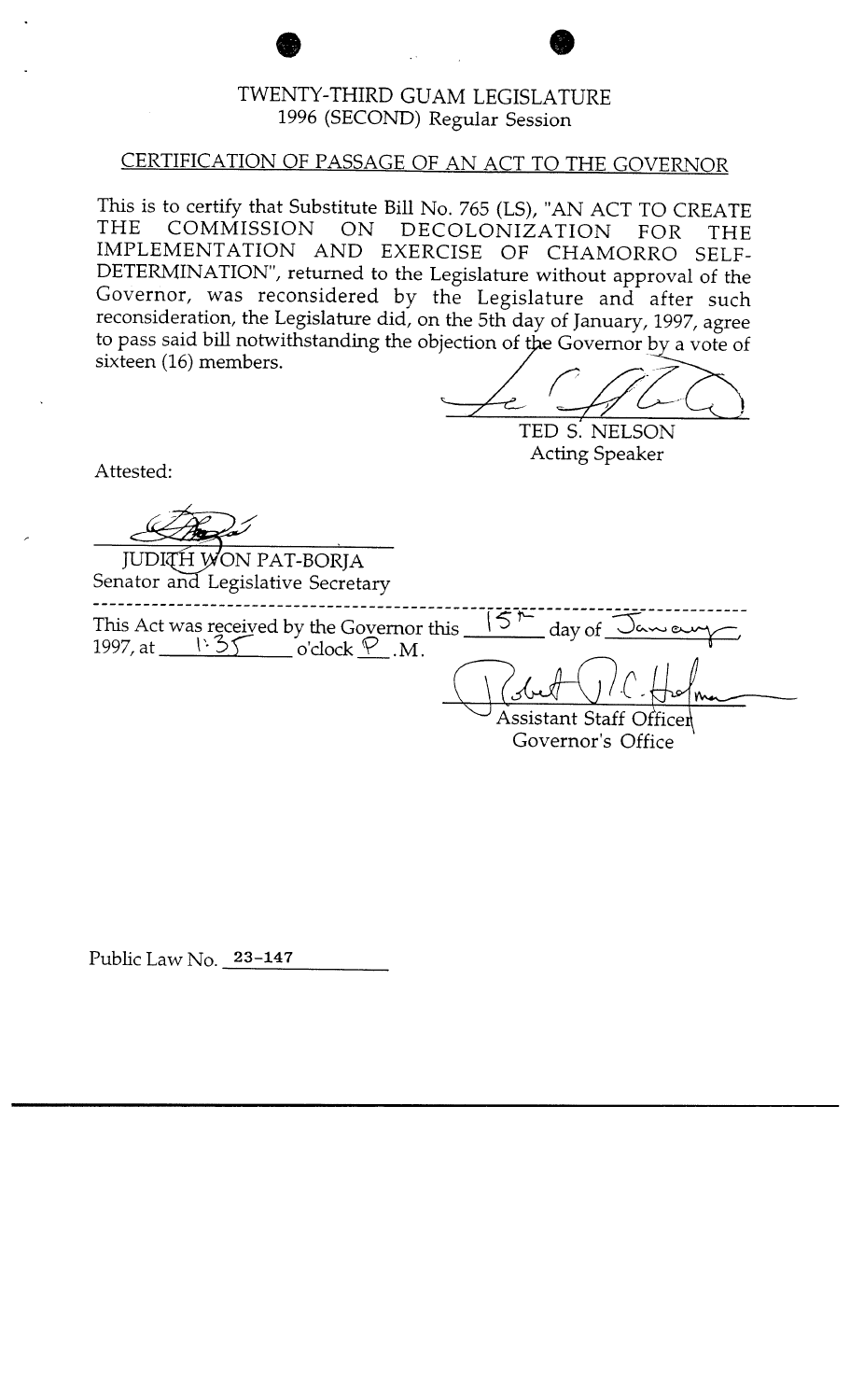### TWENTY-THIRD GUAM LEGISLATURE 1996 (SECOND) Regular Session

Bill No. 765 **As** substituted by the author

Introduced by: The H. A. Cristobal

 $\mathbf{1}$ 

AN ACT TO CREATE THE COMMISSION ON DECOLONIZATION FOR THE IMPLEMENTATION<br>AND EXERCISE OF CHAMORRO SELE-OF CHAMORRO SELF-DETERMINATION.

BE IT ENACTED BY THE PEOPLE OF THE TERRITORY OF GUAM:

Section 1. Statement of Legislative Findings and Purpose. The  $\overline{2}$ Legislature recognizes that all the people of the territory of Guam have 3 democratically expressed their collective will and has recognized and  $\overline{4}$ approved the inalienable right of the Chamorro people to self-determination.  $5<sup>1</sup>$ This includes the right to ultimately decide the future political status of the 6 territory of Guam as expressed in Section 102 (a) of the draft Commonwealth  $\overline{7}$ Act, as approved by the people of Guam in a plebiscite held in September 8 1988. Consistent with this intent, the people of Guam have petitioned the 9 United States Congress to also recognize this inalienable right on behalf of 10 11 the American people. Noting that it has been almost nine (9) years since the 12 people of Guam have transmitted the draft Commonwealth Act to the federal 13 government and that Section 102 (a) has been significantly changed to 14 warrant rejection of this section of the document, the Legislature, in the 15 interest of the will of the people of Guam, desirous to end colonial 16 discrimination and address long-standing injustice of a people does, hereby,

 $\mathbf{1}$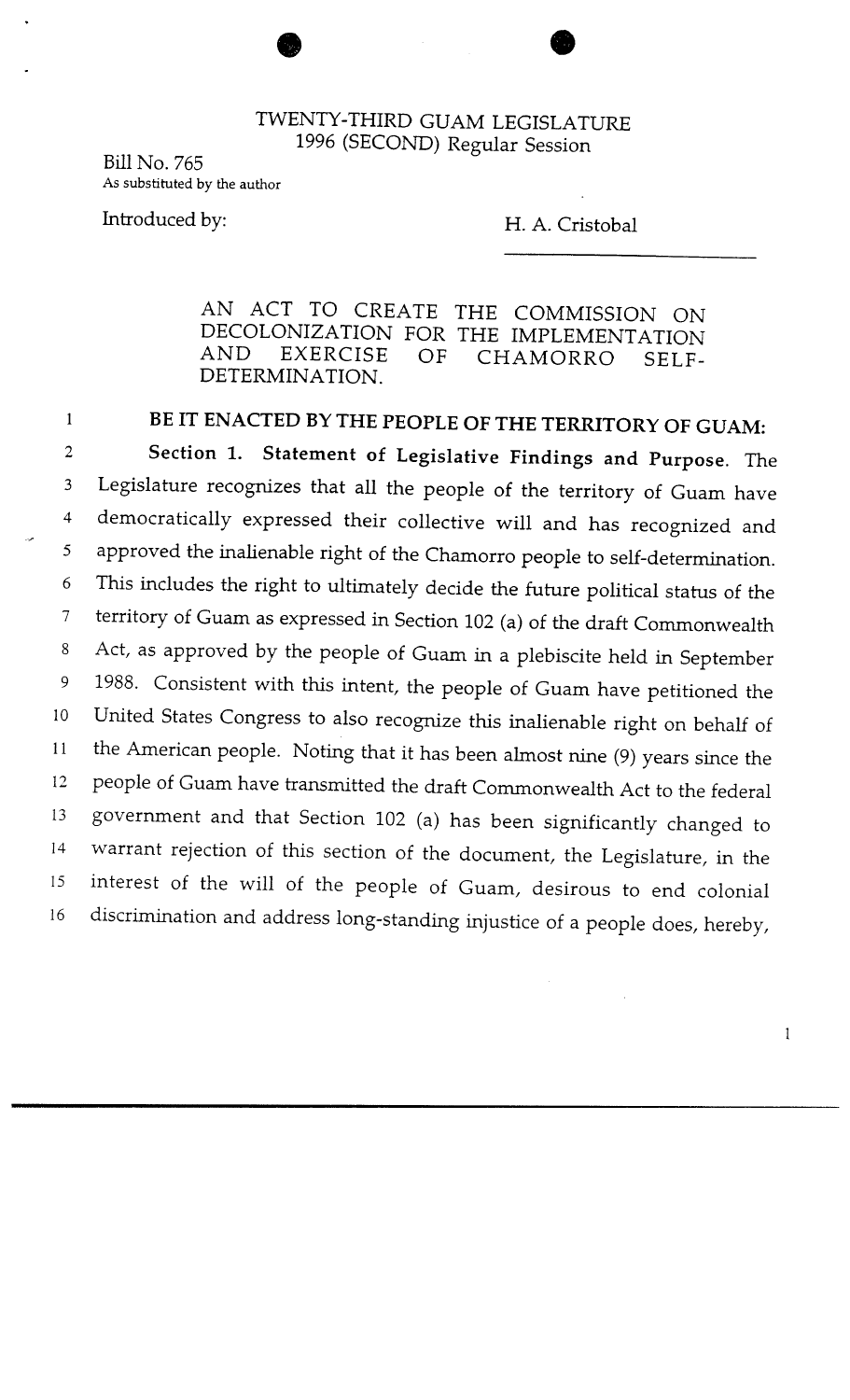establish the Commission on Decolonization for the Implementation and  $\mathbf{1}$ Exercise of Chamorro Self-Determination.  $\overline{2}$ 

3

**Section 2. Definitions.** 

**(a) Self-Determination.** Freedom of a people to determine the  $\overline{\mathbf{4}}$ way in which they shall be governed and whether or not they shall be self-5 governed. 6

**(b) Chamorro people of Guam.** All inhabitants of Guam in  $\overline{7}$ 1898 and their descendants who have taken no affirmative steps  $8\,$ to preserve or acquire foreign nationality. 9

**Section 3. Legal and Moral Basis.** The following documents provide 10 and support the moral and legal basis for Chamorro Self-Determination: the  $11$ 1898 Treaty of Peace between the United States and Spain; Chapter XI of the 12 United Nations Charter; United States yearly reports to the United Nations 13 on the Non Self-Governing Territory of Guam; 1950 Organic Act of Guam;  $14$ UN Resolution 1541 (XV); UN Resolution 1514 (XV); Sec. 307 (a) of the 15 United States Immigration and Nationality Act; Part I, Article 1, Paragraph 1 16 and 3 of the International Covenant on Civil and Political Rights. 17

**Section 4. Creation and Membership of Commission.** There is 18 established a Commission on Decolonization for the Implementation and 19 Exercise of Chamorro Self-Determination for the people of Guam which 20 shall be composed of (10) members including the Chairperson. The Governor 21 shall serve as the Chairperson of the Commission. Three (3) members of the 22 Commission shall be appointed by the Governor, of which (2) shall be 23 members of Chamorro rights organizations; three (3) members of the 24 Legislature, of which one (1) shall be a member of and be selected by, the 25 Legislature's minority, one (1) member to be the Chairperson of the 26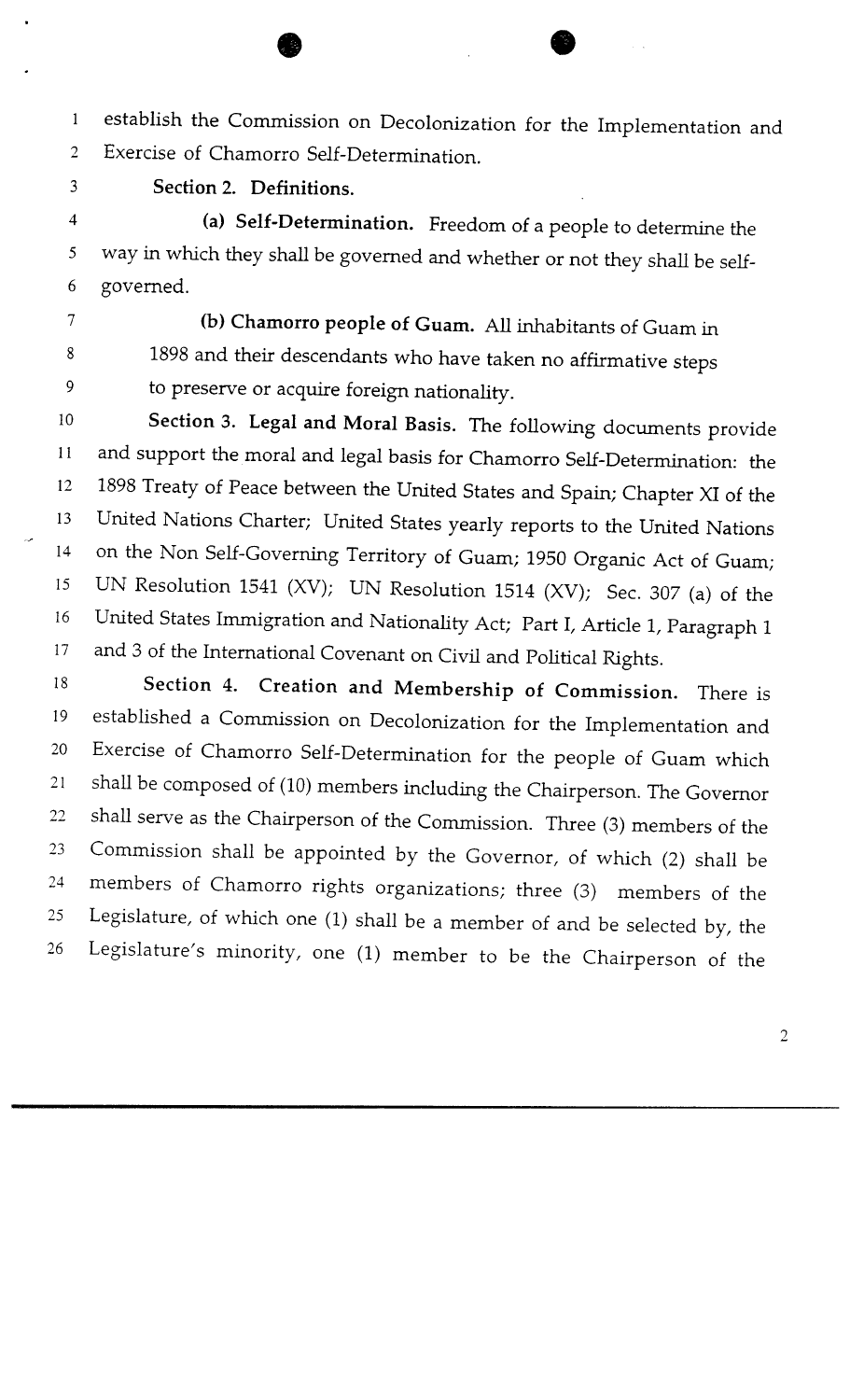Committee on Federal and Foreign Affairs, and one (1) to be appointed by the  $\mathbf{1}$ Speaker, who may appoint self; and one (1) member of the Mayors' Council  $\overline{2}$ shall be appointed by the Mayors' Council; one (1) member to represent the  $\overline{3}$ judiciary to be appointed by the Presiding Judge; and one (1) member to  $\overline{4}$ represent the youth of Guam to be appointed by the Speaker of the Youth 5 Congress from among the qualified members of the Congress or he may 6 appoint self. The Commission shall choose a vice-chairperson from among  $\overline{\mathcal{I}}$ the members of the Commission. No person shall be eligible to serve as a 8 member of the Commission unless he or she shall be a citizen of the United 9 States qualified to vote on Guam. Members (except for the Chairman) shall 10 serve throughout the life of the Commission and shall elect among  $11$ 12 rientselves a Vice-Chairman who shall serve as Chairman in the absence of the Governor. Vacancies in the membership shall be filled in the same manner 13 14 as the original appointment.

Section 5. Function. The general purpose of the Commission on 15 Decolonization is to ascertain the desire of the Chamorro people of Guam as 16 to their future political relationship with the United States. Once the desire 17 of the Chamorro people of Guam is ascertained, the Commission shall 18 transmit that desire to the President and Congress of the United States and 19 the Secretary General of the United Nations. 20

Section 6. Creation of Task Forces. The Commission shall create three 21 (3) Task Forces. Each task force shall be composed of seven (7) members, 22 appointed by the Commission, who are advocates for the status for which 23 they are appointed. The three task forces are: (1) Independence Task Force; 24 (2) Free Association Task Force; and (3) Statehood Task Force. 25

3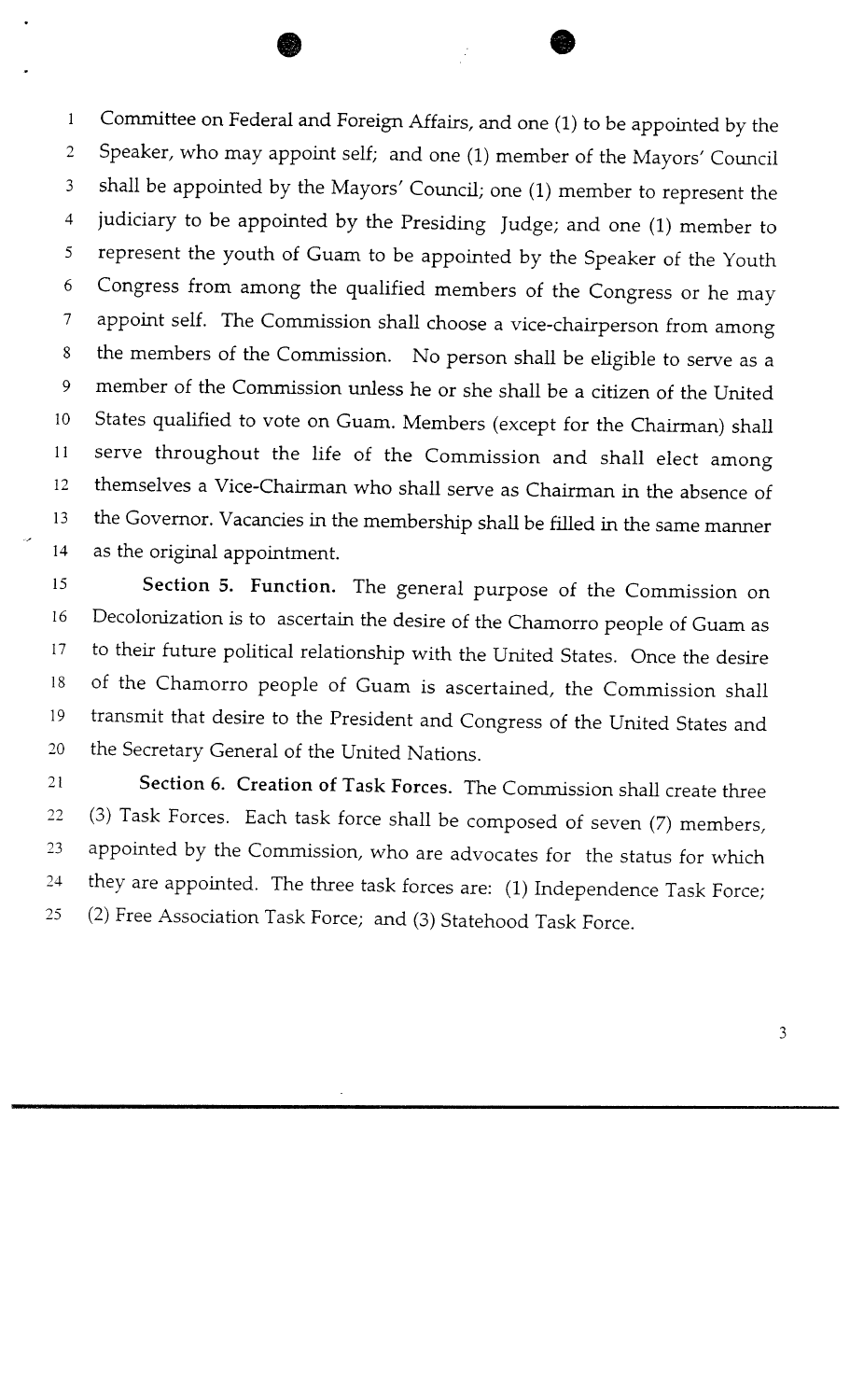**Section 7. Function of Task Forces.** The three task forces shall draw  $\mathbf{1}$ upon the resources of the Commission on Decolonization, and no later than  $\overline{2}$ four (4) months from the date of their appointment, after conducting an  $\overline{3}$ extensive study, including input from the general public, each task force shall  $\overline{4}$ present a position paper to the Commission on its respective political status 5 6 option for Guam.

**Section 8. Office and Employees of the Commission.** Considering that  $\overline{\tau}$ the majority of the activities of the Commission on Self-Determination have  $8\,$ been fulfilled, the office and employees of the Commission on Self-9 Determination shall also serve as the office and employees of the 10 Commission on Decolonization. 11

**Section 9. Public Information Program.** The Commission, in 12 conjunction with the Commission's task forces shall conduct an extensive 13 public education program, throughout the island, based on the position 14 15 papers submitted by each task force.

**Section 10. Plebiscite Date and Voting Ballot.** At the next Primary 16 election, the Guam Election Commission, or any successors to it, shall 17 conduct a political status plebiscite at which the following question shall be  $18\,$ asked of the Chamorro people entitled to vote: 19

"In recognition of your right to self-determination, which of 20 the following political status options do you favor?" (Mark  $21$ 22 ONLY ONE):

> 1. Independence ( 1 2. Free Association ( ) 3. Statehood ( )

23

24

25

 $\overline{4}$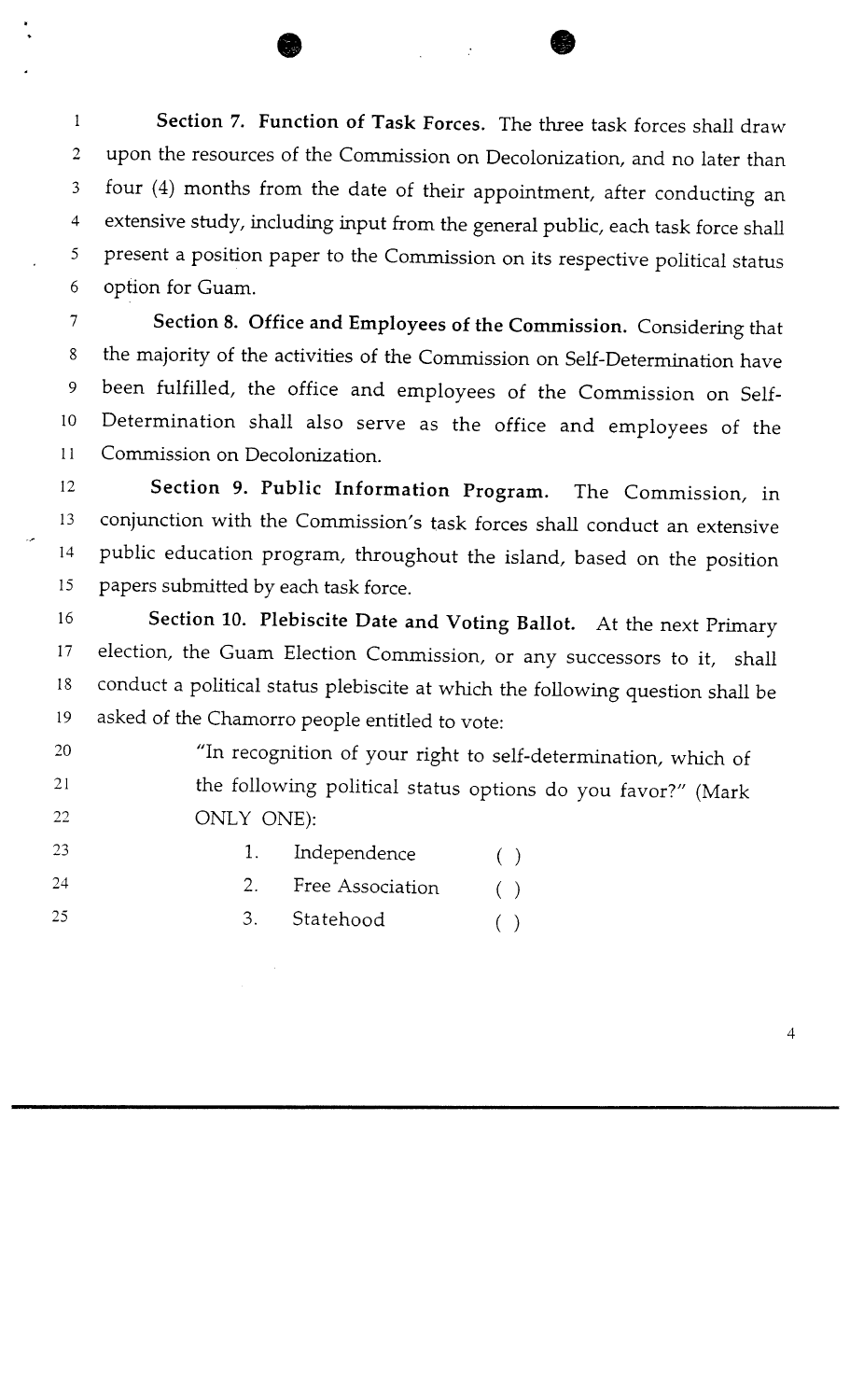**Section 11. Run-off Plebiscite.** If one political status does not receive the  $\mathbf{I}$ majority votes cast in the above plebiscite, a run-off plebiscite shall be held  $\overline{2}$ sixty (60) days from the date thereof between the two (2) political status 3 options receiving the hghest number of votes.  $\overline{4}$ 

**Section 12. General Powers of the Commission.** The Commission on 5 Decolonization shall have, and may exercise, the following general powers in 6 carrying out the activities of the Commission :  $\tau$ 

- (a) To acquire, in any lawful manner, any property real and 8 personal, mixed, tangible or intangible - to hold, maintain, use 9 and operate the same; and to sell, lease or otherwise dispose of 10 the same, whenever any of the foregoing transactions are  $11$ deemed necessary or appropriate to the conduct of the 12 activities authorized by this Chapter, and on such terms as may 13  $14$ be prescribed by the Commission.
- (b) To enter and perform such contracts, cooperative agreements or 15 other transactions with any person, firm, association, 16 corporation or any agency and instrumentality of the 17 government of Guam or the United States or any country, 18 state, territory or the United Nations, or any subdivision 19 thereof, as may be deemed necessary or appropriate to the 20 conduct of the activities authorized on this Chapter, and on 21 such terms as may be prescribed by the Commission. 22
- (c) To execute all instruments necessary or appropriate in any of its 23 24 functions.
- (d) To appoint, without regard to the provisions of the Personnel 25 and Compensation Laws, such officers, agents, attorneys, 26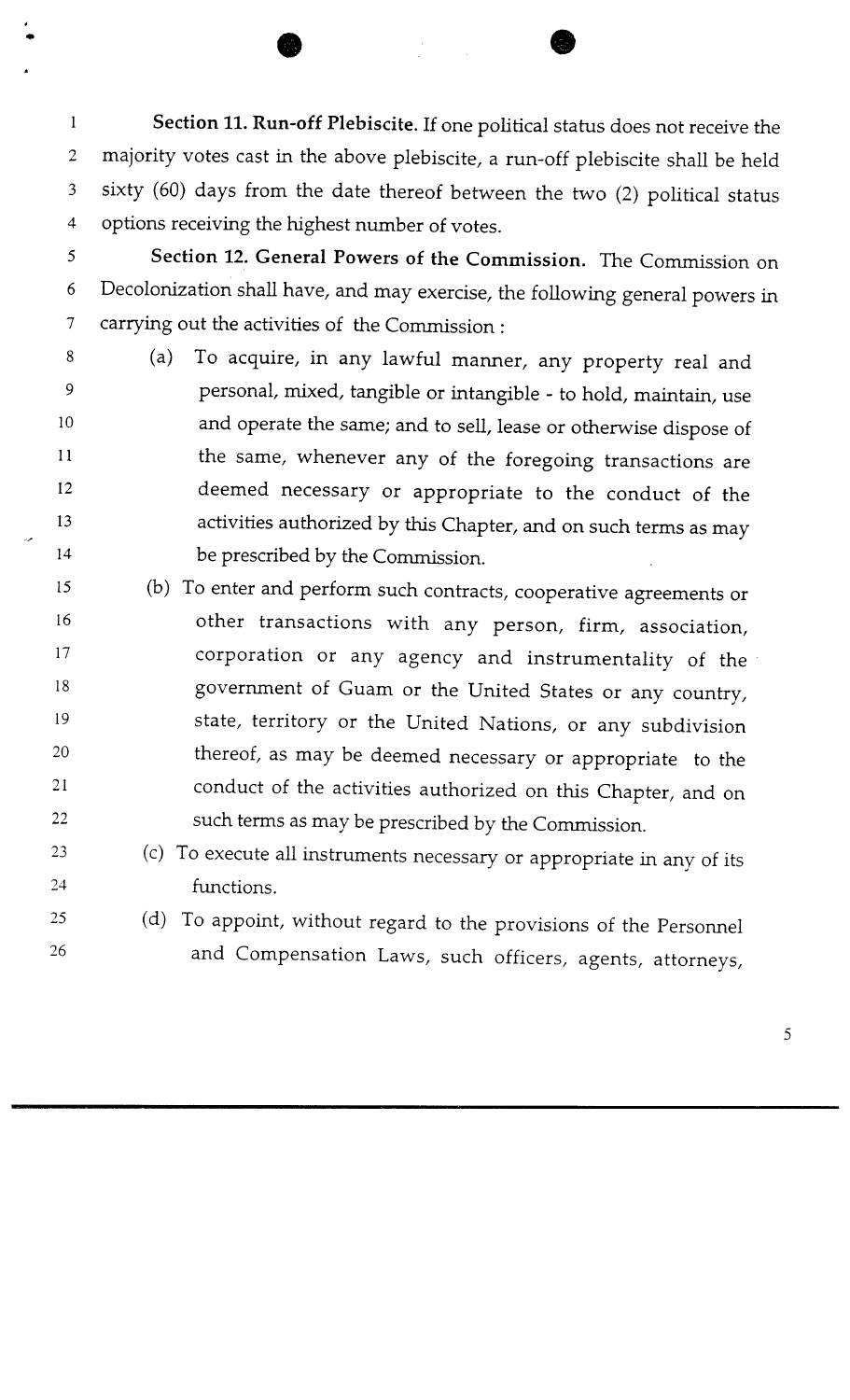consultants and employees as may be necessary for the conduct  $\mathbf{1}$ of business of the Commission; to delegate to them such  $\overline{2}$ powers and to prescribe for them such duties as may be deemed 3 appropriate by the Commission; to fix and pay such  $\overline{4}$ compensation to them for their services as the Commission 5 may determine, without regard to the provisions of the 6 Personnel and Compensation Laws. In the appointment of  $\overline{7}$ officials and the selection of employees, agents and consultants  $8\,$ for the Commission, no political test or qualification shall be 9 permitted or given consideration, but all such appointments 10 shall be given and made on the basis of merit and knowledge. 11 The Commission shall give due consideration to residents of 12 Guam in the selection of its officials, attorneys, agents, 13 consultants and employees.  $14$ 

(e) To accept gifts or donations of services, or of property - real, personal or mixed, tangible or intangible - in aid of any of the activities authorized by this Chapter.

15

16

 $17$ 

(f) To adopt rules and regulations governing operations of the 18 Commission and to take such other action as may be necessary 19 or appropriate to carry out the powers and duties herein 20 specified or hereafter granted to or imposed upon it. 21

Section 13. Commission on Self-Determination. Nothing in this Act 22 shall preclude the activities of the Commission on Self-Determination. 23

Section 14. Repository for Commission Documents. The Nieves Flores 24 Memorial Library shall be the depository of all public records and materials 25 pertaining to political status of the territory of Guam. The Commission on 26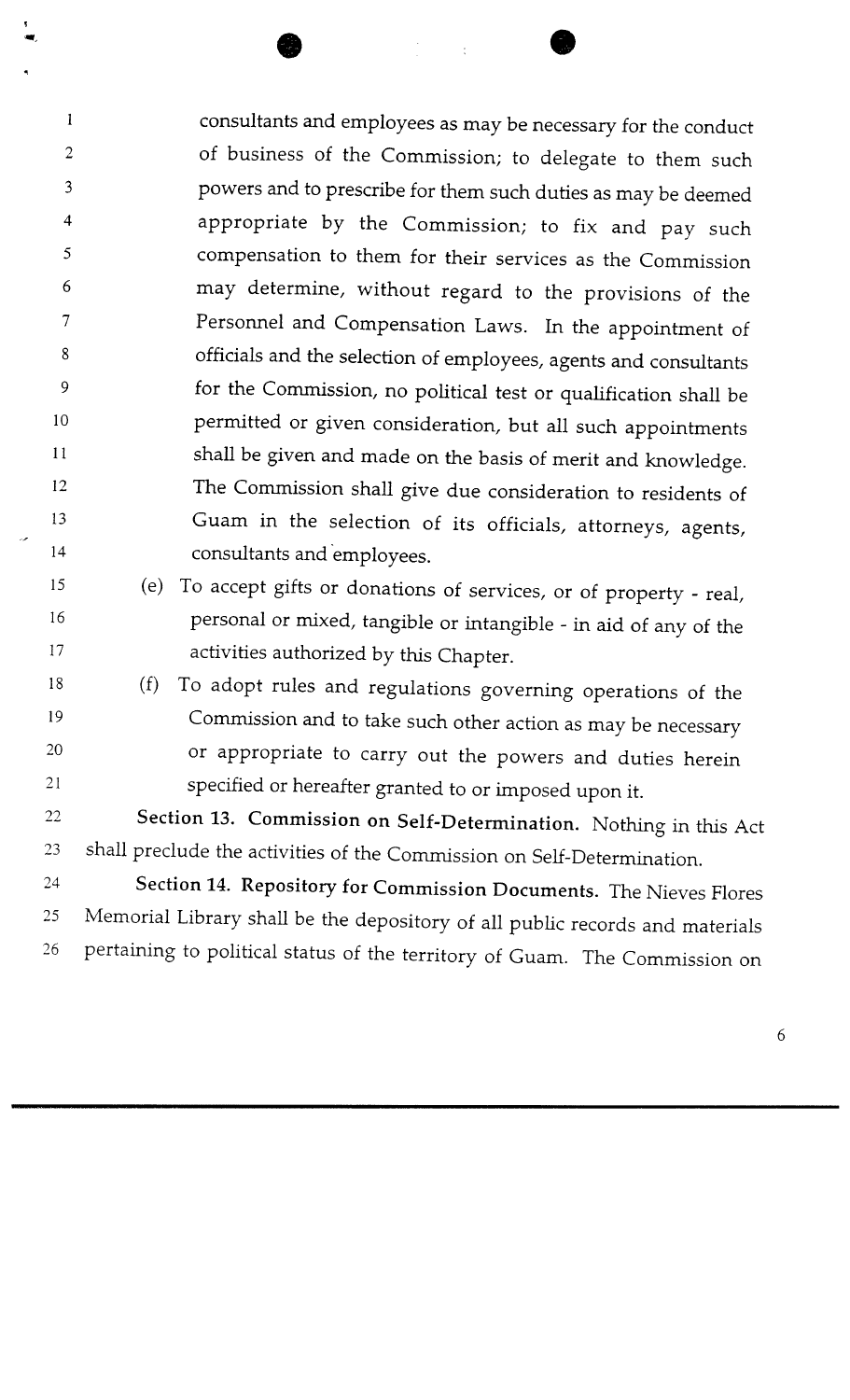- <sup>1</sup>Decolonization and its Office shall transfer all of its official public documents
- *<sup>2</sup>*upon completion of its work to such depository.

 $\ddot{\phantom{0}}$ 

 $\overline{7}$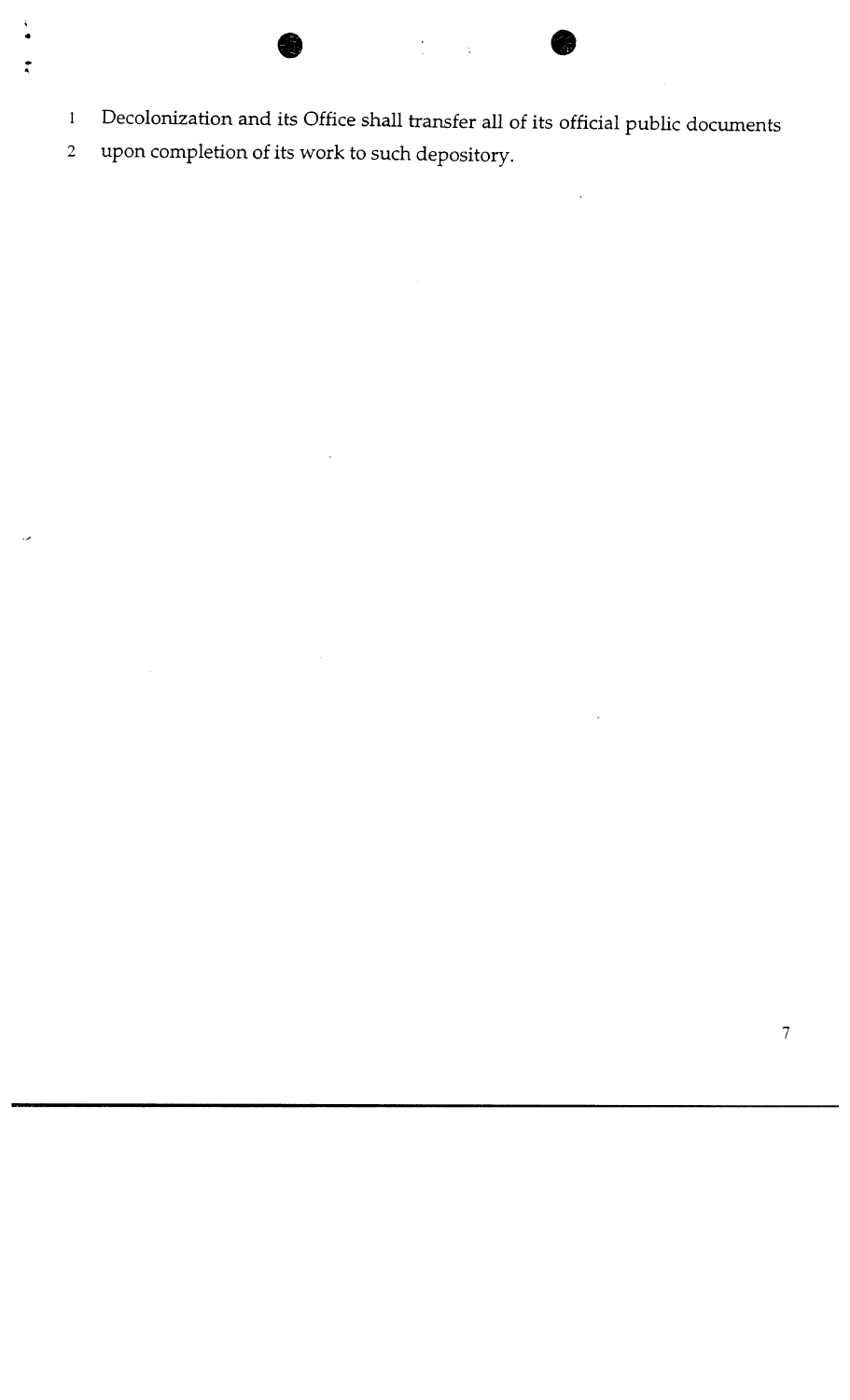**TWENT: THED GUAM LECOLATURE** benefit on <sup>1996</sup>(SECOND) Regular **Session** 

Date:

 $\overline{\mu}$ 

### **VOTING SHEET**

**Bill No.**  $\sqrt{3}$  765

**,<sup>C</sup>Resolution No.** .. li . ? + \_< . ;' ,\$ '  $\frac{1}{2}$   $\frac{1}{2}$   $\frac{1}{2}$   $\frac{1}{2}$   $\frac{1}{2}$   $\frac{1}{2}$   $\frac{1}{2}$   $\frac{1}{2}$   $\frac{1}{2}$   $\frac{1}{2}$   $\frac{1}{2}$   $\frac{1}{2}$   $\frac{1}{2}$   $\frac{1}{2}$   $\frac{1}{2}$   $\frac{1}{2}$   $\frac{1}{2}$   $\frac{1}{2}$   $\frac{1}{2}$   $\frac{1}{2}$   $\frac{1}{2}$   $\frac{1}{2}$   $\$ 

| <b>NAME</b>                   | YEAS | <b>NAYS</b> | <b>NOT</b><br><b>VOTING/</b><br><b>ABSTAINED</b> | <b>ABSENT/</b><br><b>OUT DURING</b><br><b>ROLL CALL</b> |
|-------------------------------|------|-------------|--------------------------------------------------|---------------------------------------------------------|
| ADA, Thomas C.                | سما  |             |                                                  |                                                         |
| AGUON, John P.                |      |             |                                                  |                                                         |
| BARRETT-ANDERSON, Elizabeth / |      | سسا         |                                                  |                                                         |
| BLAZ, Anthony C.              |      |             |                                                  |                                                         |
| BROWN, Joanne S.              |      |             |                                                  |                                                         |
| CAMACHO, Felix P.             |      |             |                                                  |                                                         |
| CHARFAUROS, Mark C            |      |             |                                                  |                                                         |
| CRISTOBAL, Hope A.            |      |             |                                                  |                                                         |
| FORBES, MARK                  | سما  |             |                                                  |                                                         |
| LAMORENA, Alberto C., V       | سىيا |             |                                                  |                                                         |
| LEON GUERRERO, Carlotta       | ستست |             |                                                  |                                                         |
| LEON GUERRERO, Lou            | سي   |             |                                                  |                                                         |
| NELSON, Ted S.                |      |             |                                                  |                                                         |
| ORSINI, Sonny L.              |      |             |                                                  |                                                         |
| PANGELINAN, Vicente C         |      |             |                                                  |                                                         |
| PARKINSON, Don                |      |             |                                                  |                                                         |
| SAN AGUSTIN, Joe T.           |      |             |                                                  |                                                         |
| SANTOS, Angel L. G.           |      |             |                                                  |                                                         |
| SANTOS, Francis E.            |      |             |                                                  |                                                         |
| UNPINGCO, Antonio R.          |      |             |                                                  |                                                         |
| WONPAT-BORJA, Judith          |      |             |                                                  |                                                         |

TOTAL

 $16 - 0$ 

CERTIFlED TRUE **AND** CORRECT:

**Recording Secretary**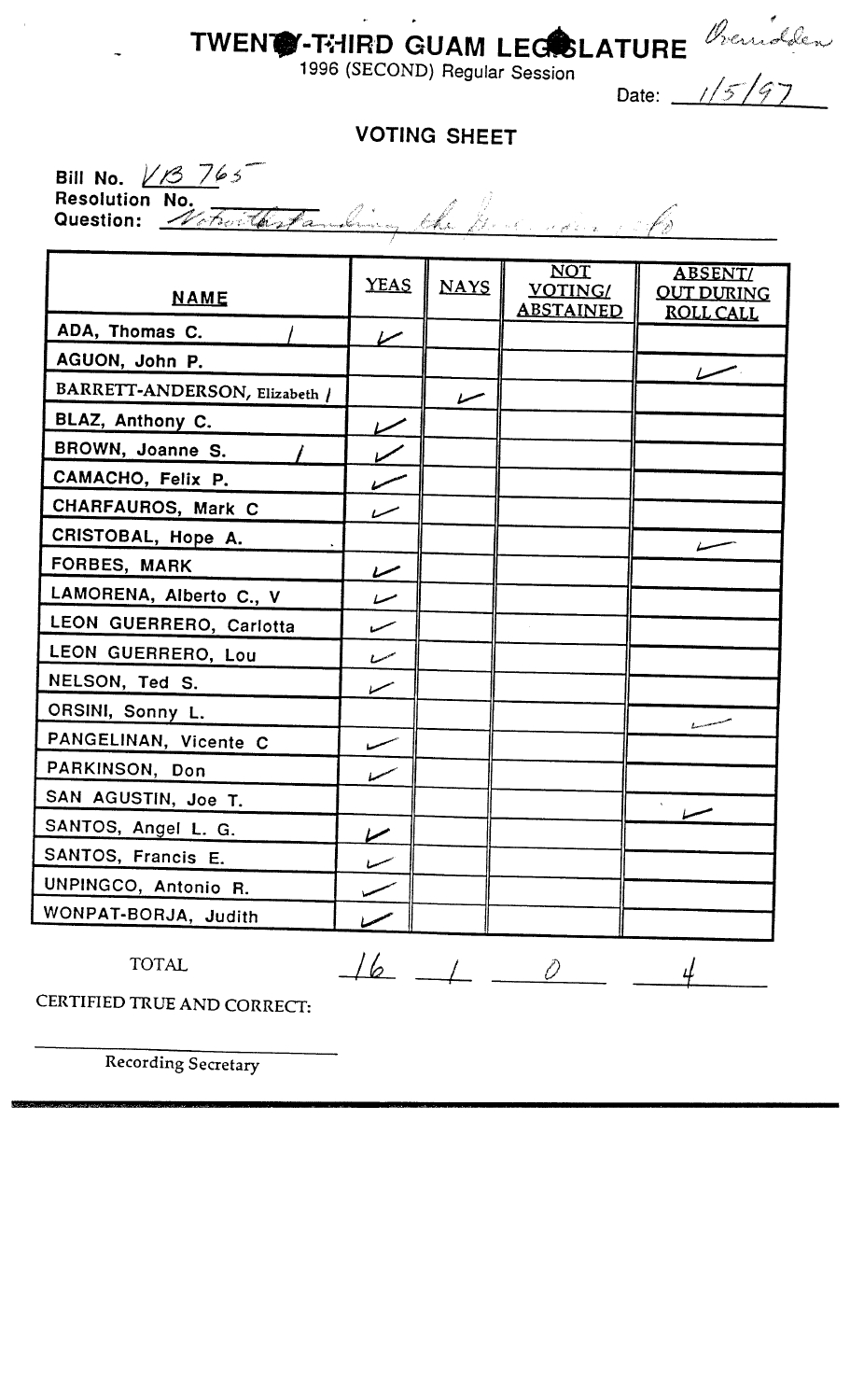

DEC **3** 1 1996 **TERRITORY OF GUAM** 

The Honorable Don Parkinson Speaker Twenty-Third Guam Legislature Guam Legislature Temporary Building 155 Hesler Street Agana, Guam 96910

|              | OFFICE OF THE SPEAKER |
|--------------|-----------------------|
| Date:        | $+3) - 400$           |
| Arme:        |                       |
| Drosived By: |                       |
| ktini Namet  |                       |

2. 艾利( B ) 2. 1

 $\label{eq:3.1} \mathcal{L}_{\rm{max}} = \frac{2\pi}{\pi} \sum_{i=1}^{N} \sum_{k=1}^{N} \sum_{k=1}^{N} \frac{1}{2} \sum_{k=1}^{N} \frac{1}{2} \sum_{k=1}^{N} \sum_{k=1}^{N} \frac{1}{2} \sum_{k=1}^{N} \frac{1}{2} \sum_{k=1}^{N} \frac{1}{2} \sum_{k=1}^{N} \frac{1}{2} \sum_{k=1}^{N} \frac{1}{2} \sum_{k=1}^{N} \frac{1}{2} \sum_{k=1}^{N} \frac{1}{2} \sum_{k=1$ 

Dear Mr. Speaker:

Enclosed please find Substitute Bill No. 765 (LS), "AN ACT TO CREATE THE COMMISSION ON DECOLONIZATION FOR THE IMPLEMENTATION AND EXERCISE OF CHAMORRO SELF-DETERMINATION", which I have **vetoed.** 

This legislation undermines the work of the Commission on Self Determination, which at this time is bringing to a close lengthy and intense negotiations with the Clinton Administration on the provisions of the Commonwealth Draft Act.

The Commission on Decolonization proposed by this legislation would have duplicative powers already given in previous legislation to the Commission on Self Determination. It also appears that the proposed Commission on Decolonization would be starting the same process over again, assessing public interest in independence, free association, and statehood as possible political status destinations for Guam. Interestingly, the political status of commonwealth is omited.

Should the current status negotiations fail to yield some positive results very soon, legislation will need to be considered which outlines Guam's future course of action and which takes into account the current wishes of Guam's people. Passing this particular legislation at this time is premature and unproductive.

A copy of Governor's message and the bill have also been delivered to the Office of the Legislative Secretary.

Very truly yours,

Wadeline P. Kardollo

&ing Governor *cd* Guam

 $A$ ttachment<br>231609

|             | OFFICE OF THE LEGISLATIVE SECRETARY |
|-------------|-------------------------------------|
|             | ACKNOWLEDGMENT RECEIPT              |
| Received By |                                     |
| Time        |                                     |
| Date        | 70                                  |
|             |                                     |

Post Office Box 2950. Agana, Guam 969 10 *(67* 1 )472-893 1 Fax: *(67* **1** 1477-GUAM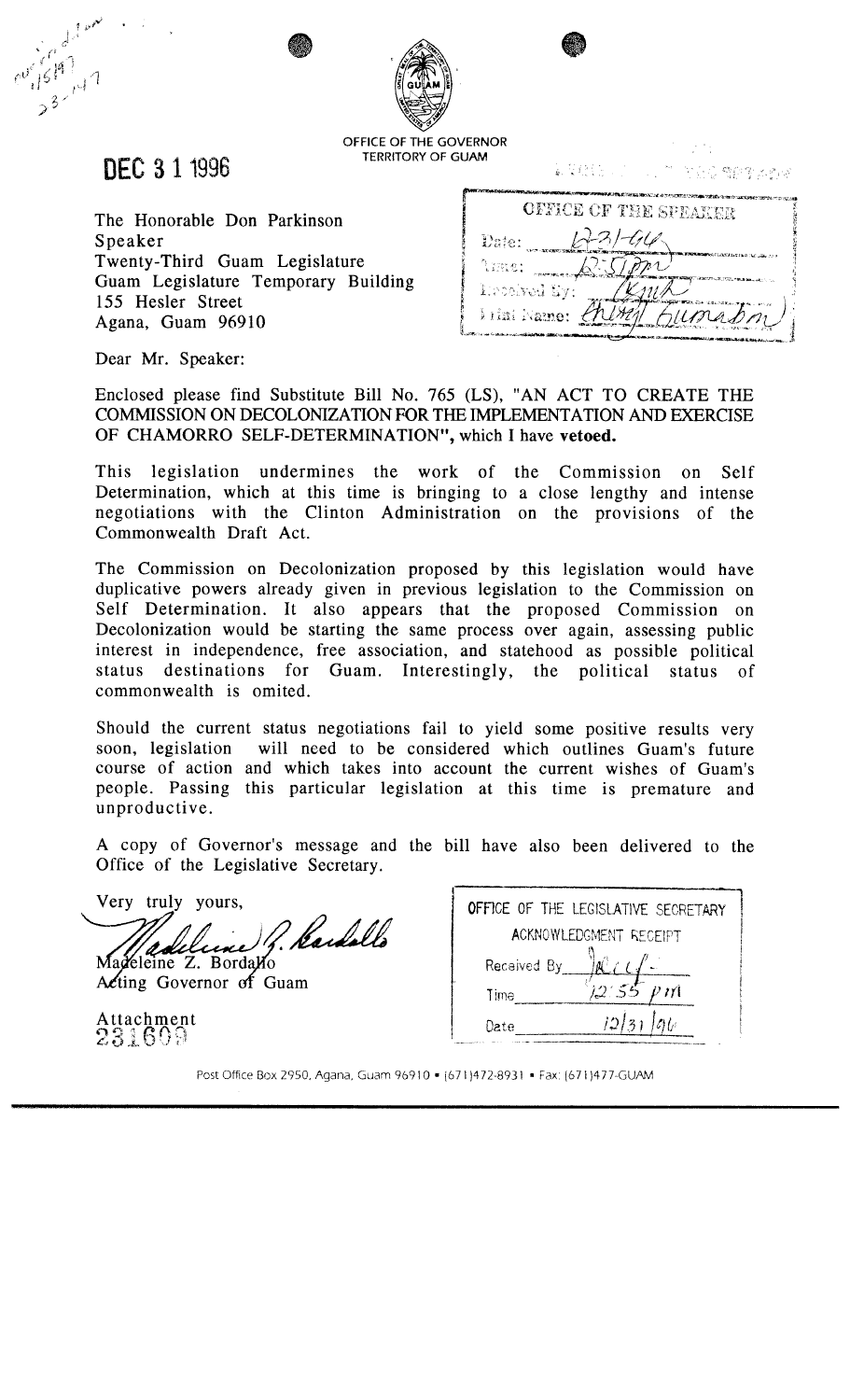**OFFICE OF THE GOVERNOR TERRITORY OF GUAM** 

DEC 3 1 1996



The Honorable Hope A. Cristobal Acting Legislative Secretary Twenty-Third Guam Legislature Guam Legislature Temporary Building **155** Hesler Street Agana, Guam **96910** 

Dear Madame Legislative Secretary:

Enclosed please find a copy of Governor's message and copy of Substitute Bill No. 765 (LS), "AN ACT TO CREATE THE COMMISSION ON DECOLONIZATION FOR THE IMPLEMENTATION AND EXERCISE OF CHAMORRO SELF-DETERMINATION", which I have vetoed.

Governor's message and the original bill have been delivered to the Office of the Speaker.

Very truly yours,

Eac*dall*o

adeleine Z. Bordallo ne *L*. Borgallo<br>Governor of Guam

Attachments

231617 Same as Doc. No. 231609)<br>for file purposes mey Same as 2

| OFFICE OF THE LEGISLATIVE SECRETARY |  |
|-------------------------------------|--|
| ACKNOWLEDGMENT RECEPT               |  |
| Received By $\mathcal{MLL}$         |  |
| Time                                |  |
| 12/31/96<br>Date                    |  |

-.IcIc- **C.** 

Post Office Box 2950, Agana, Guam 969 10 *(67* 1 1472-893 1 *8* Fax: (67 **1** )477-GUAM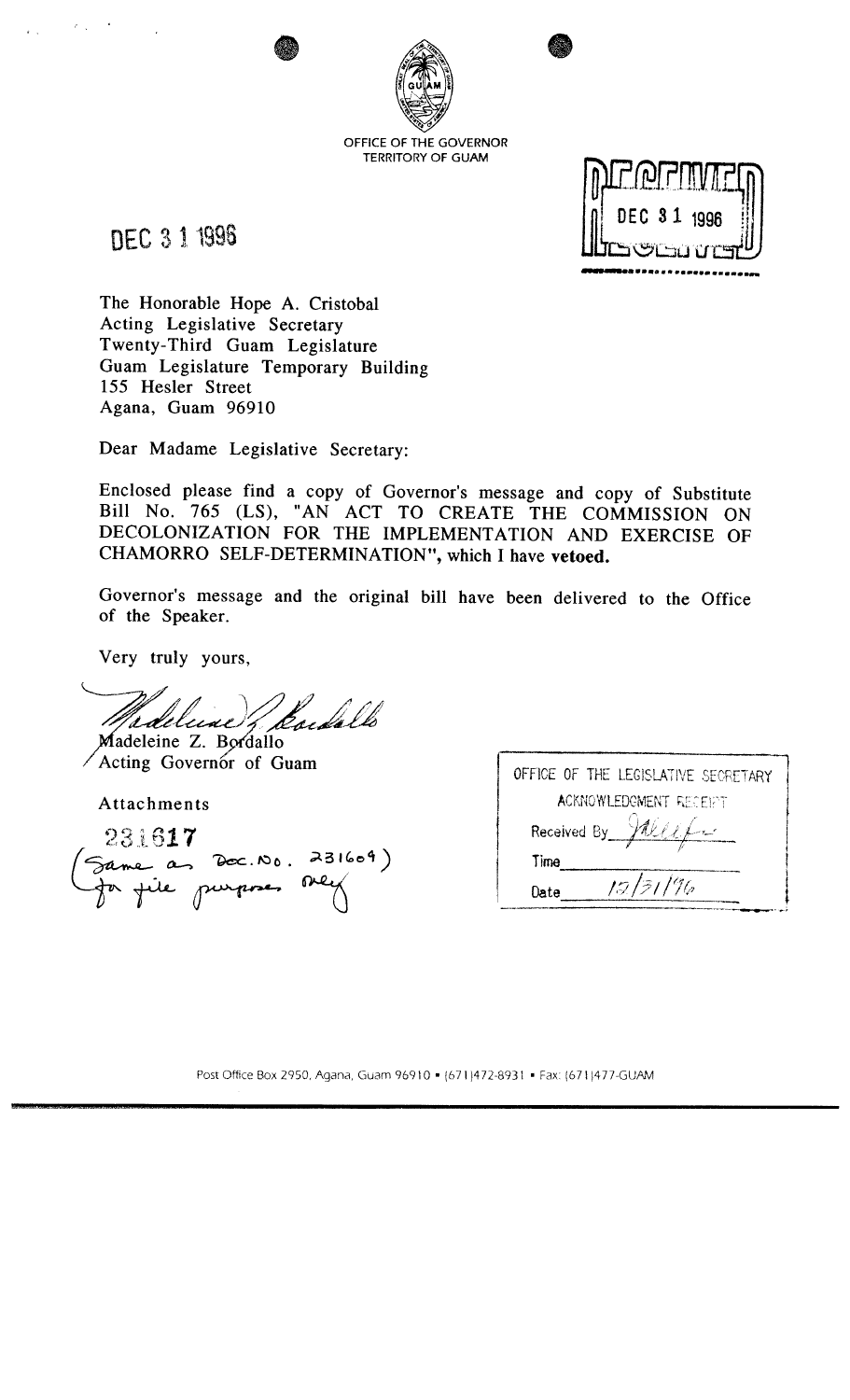

### CERTIFICATION OF PASSAGE OF AN ACT TO THE GOVERNOR

This is to certify that Substitute Bill No. 765 (LS), "AN ACT TO CREATE THE COMMISSION ON DECOLONIZATION FOR THE IMPLEMENTATION AND EXERCISE OF CHAMORRO SELF-DETERMINATION," was on the 13th day of December, 1996, duly and regularly passed.

Attested. The Speaker Speaker Speaker Speaker Speaker Speaker Speaker Speaker Speaker Speaker Speaker Speaker

SOKNY-LUJAN ORSINI Senator and Acting Legislative Secretary

This Act was received by the Governor this  $\sqrt{97}$  day of  $\sqrt{2}$  ember. 1996, at  $\frac{1}{30}$  o'clock  $\mathcal{Q}$ . M.

Assistant Staff Officer Governor's Office

APPROVED: MADELEINE Z. BORDALLO Acting Governor of Guam Date: Public Naw No.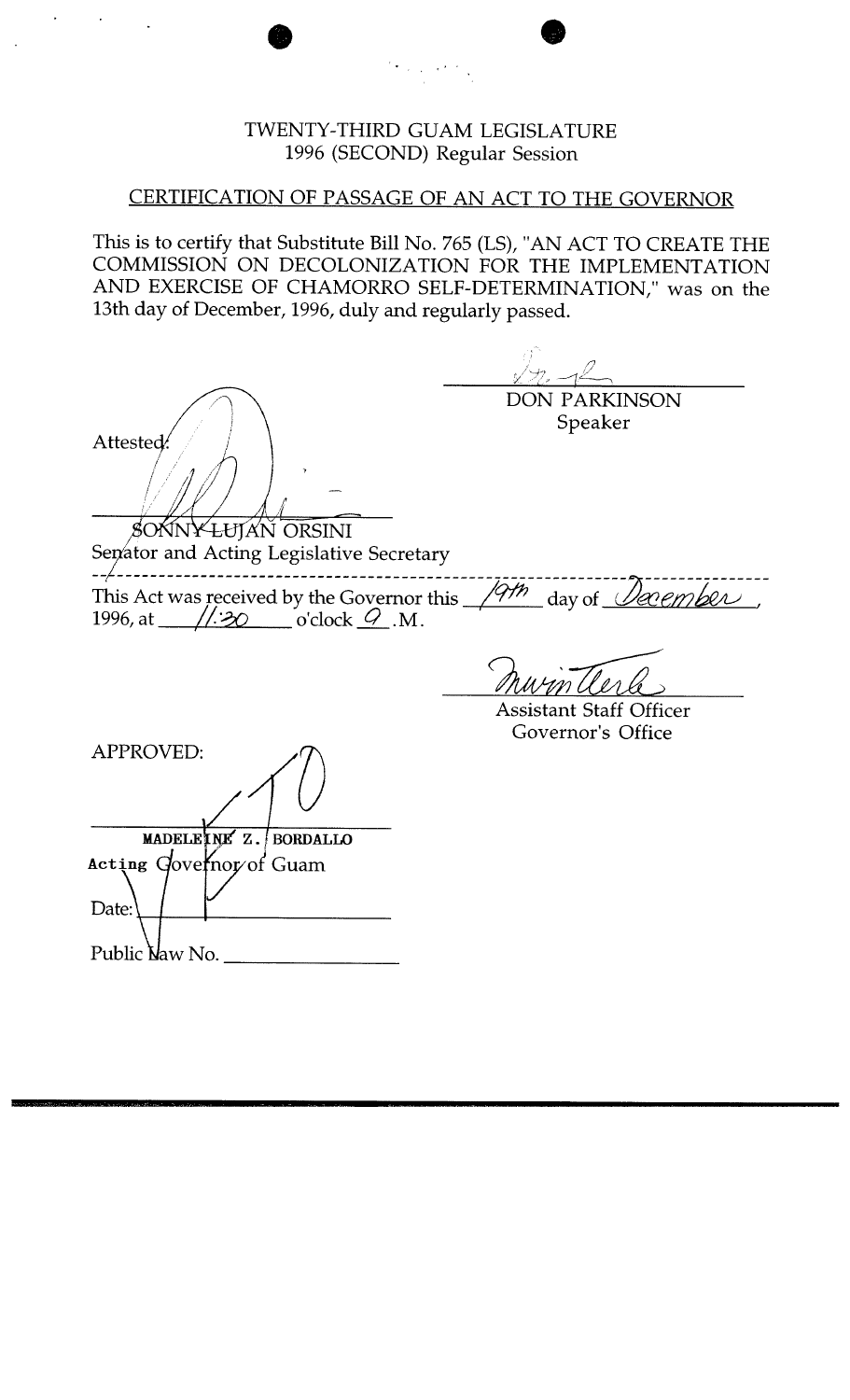

### TWENTY-THIRD GUAM LEGISLATURE 1996 (SECOND) Regular Session

Bill No. 765 As substituted by the author

Introduced by: **H. A. Cristobal** 

AN ACT TO CREATE THE COMMISSION ON DECOLONIZATION FOR THE IMPLEMENTATION AND EXERCISE OF CHAMORRO SELF-DETERMINATION.

#### **BE IT ENACTED BY THE PEOPLE OF THE TERRITORY OF GUAM:**   $\mathbf{1}$

 $\overline{2}$ **Section 1. Statement of Legislative Findings and Purpose.** The Legislature recognizes that all the people of the territory of Guam have 3  $\overline{4}$ democratically expressed their collective will and has recognized and approved the inalienable right of the Chamorro people to self-determination. 5 This includes the right to ultimately decide the future political status of the 6  $\overline{7}$ territory of Guam as expressed in Section 102 (a) of the draft Commonwealth Act, as approved by the people of Guam in a plebiscite held in September 8 9 1988. Consistent with this intent, the people of Guam have petitioned the United States Congress to also recognize this inalienable right on behalf of 10 the American people. Noting that it has been almost nine (9) years since the 11 people of Guam have transmitted the draft Commonwealth Act to the federal 12 government and that Section 102 (a) has been significantly changed to 13 warrant rejection of this section of the document, the Legislature, in the 14 interest of the will of the people of Guam, desirous to end colonial 15 discrimination and address long-standing injustice of a people does, hereby, 16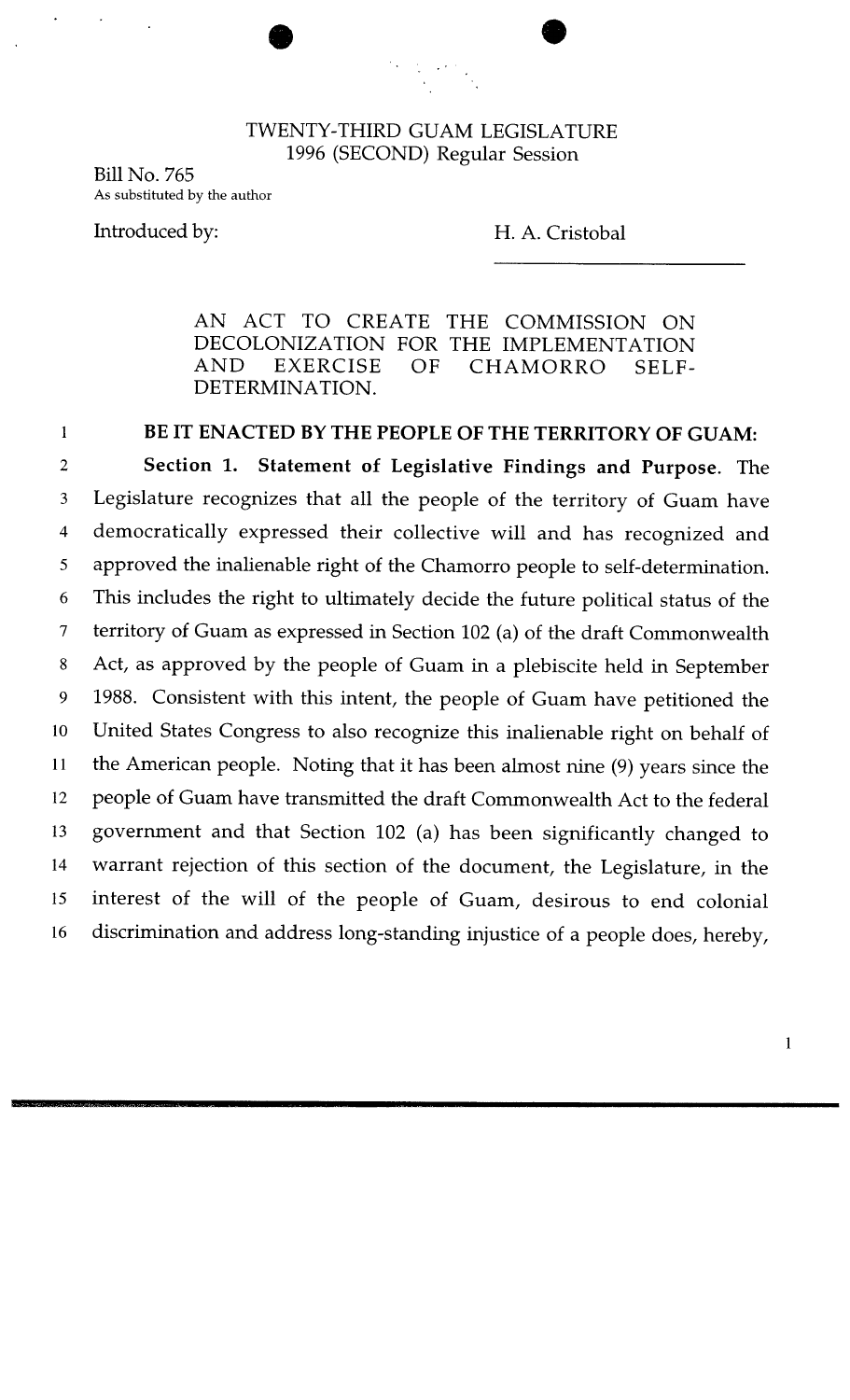$\mathbf{1}$ establish the Commission on Decolonization for the Implementation and Exercise of Chamorro Self-Determination.  $\overline{2}$ 

**Section 2. Definitions.**  3

**(a) self-determination.** Freedom of a people to determine the  $\overline{4}$ way in which they shall be governed and whether or not they shall be self- $\mathfrak s$ governed. 6

 $\overline{7}$ **(b) Chamorro people of Guam.** All inhabitants of Guam in 8 1898 and their descendants who have taken no affirmative steps 9 to preserve or acquire foreign nationality.

**Section 3. Legal and Moral Basis.** The following documents provide  $10\,$ 11 and support the moral and legal basis for Chamorro Self-Determination: the 1898 Treaty of Peace between the United States and Spain; Chapter XI of the 12 United Nations Charter; United States yearly reports to the United Nations 13 14 on the Non Self-Governing Territory of Guam; 1950 Organic Act of Guam; UN Resolution 1541 (XV); UN Resolution 1514 (XV); Sec. 307 (a) of the 15 16 United States Immigration and Nationality Act; Part I, Article 1, Paragraph 1 17 and **3** of the International Covenant on Civil and Political Rights.

18 **Section 4. Creation and Membership of Commission.** There is established a Commission on Decolonization for the Implementation and 19 Exercise of Chamorro Self-Determination for the people of Guam which 20 **<sup>21</sup>**shall be composed of (10) members including the Chairperson. The Governor 22 shall serve as the Chairperson of the Commission. Three **(3)** members of the **<sup>23</sup>**Commission shall be appointed by the Governor, of which (2) shall be 24 members of Chamorro rights organizations; three (3) members of the **<sup>25</sup>**Legislature, of which one (1) shall be a member of and be selected by, the **26** Legislature's minority, one (1) member to be the Chairperson of the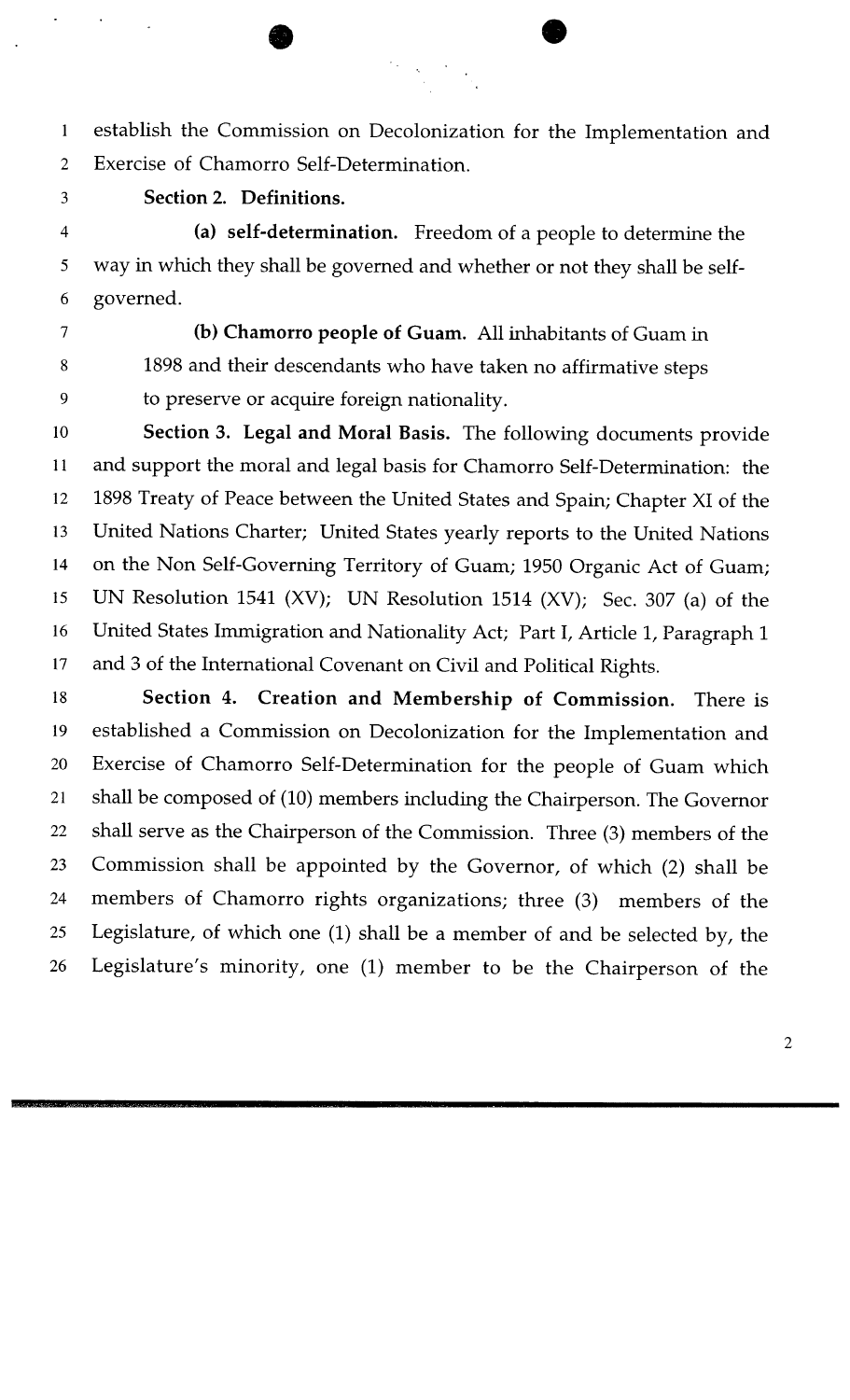\* a zi

 $\mathbf{1}$ Committee on Federal and Foreign Affairs, and one (1) to be appointed by the Speaker , who may appoint self; and one (1) member of the Mayors Council  $\overline{2}$ shall be appointed by the Mayors Council; one (1) member to represent the 3 judiciary to be appointed by the Presiding Judge; and one (1) member to  $\overline{4}$ represent the youth of Guam to be appointed by the Speaker of the Youth 5 6 Congress from among the qualified members of the Congress or he may appoint self. The Commission shall choose a vice-chairperson from among  $\tau$ the members of the Commission. No person shall be eligible to serve as a 8 9 member of the Commission unless he or she shall be a citizen of the United States qualified to vote on Guam. Members (except for the Chairman) shall 10 serve throughout the life of the Commission and shall elect among 11 12 themselves a Vice-Chairman who shall serve as Chairman in the absence of the Governor. Vacancies in the membership shall be filled in the same manner 13 14 as the original appointment.

**Section 5. Function.** The general purpose of the Commission on 15 Decolonization is to ascertain the desire of the Chamorro people of Guam as 16 to their future political relationship with the United States. Once the desire 17 of the Chamorro people of Guam is ascertained, the Commission shall 18 transmit that desire to the President and Congress of the United States and 19 the Secretary General of the United Nations. 20

**Section 6. Creation of Task Forces.** The Commission shall create three 21 22 **(3)** Task Forces. Each task force shall be composed of seven (7) members, appointed by the Commission, who are advocates for the status for which 23 they are appointed. The three task forces are: (1) Independence Task Force; 24 25 (2) Free Association Task Force; and **(3)** Statehood Task Force.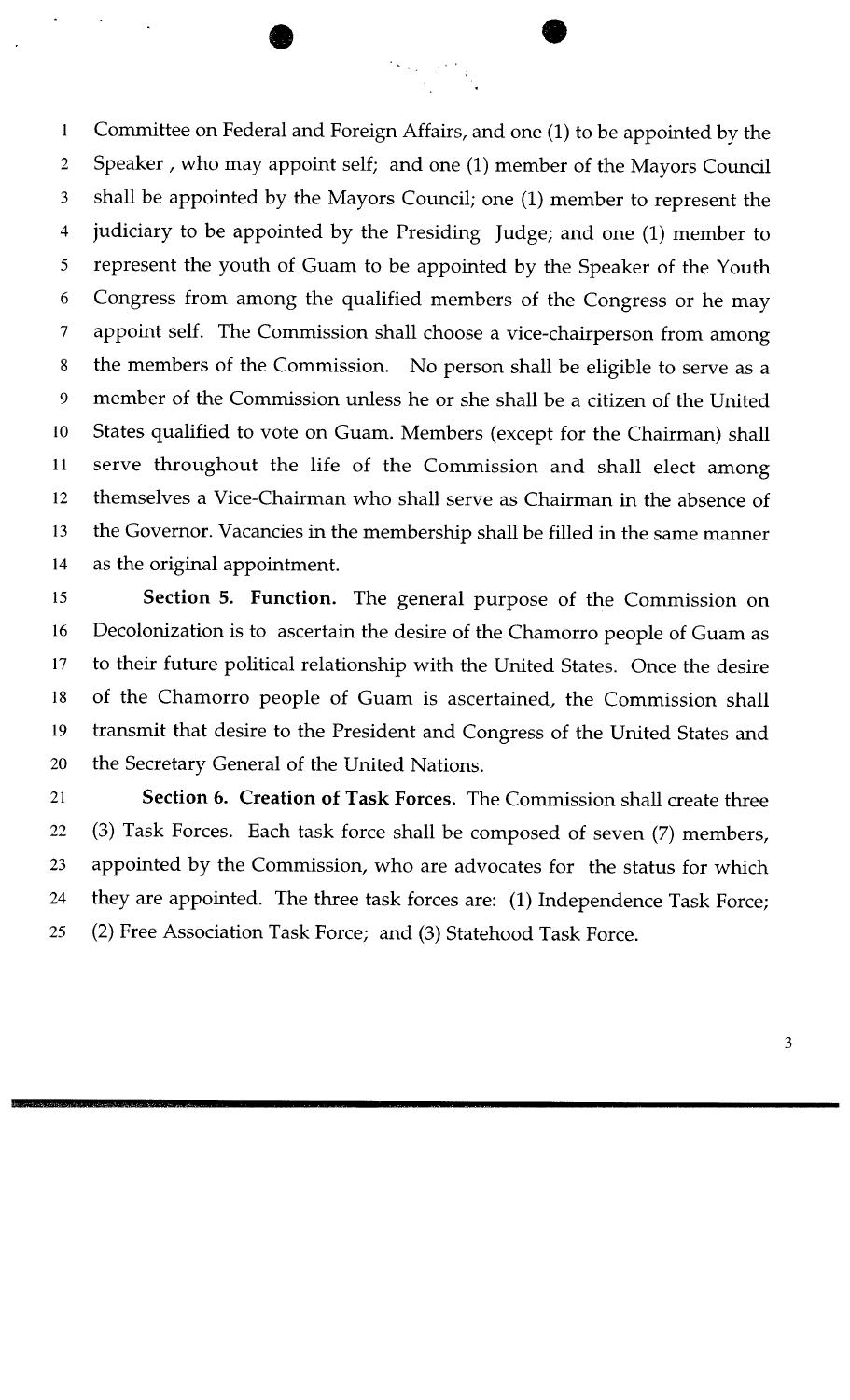$\label{eq:2} \frac{1}{2} \left\langle \hat{S}_{\mu\nu} \hat{F}_{\nu\rho\sigma} \right\rangle = \frac{1}{2} \left\langle \hat{F}_{\mu\nu} \hat{F}_{\nu\rho\sigma} \right\rangle$ 

 $\mathbf{1}$ **Section 7. Function of Task Forces.** The three task forces shall draw upon the resources of the Commission on Decolonization, and no later than  $\overline{2}$ 3 four (4) months from the date of their appointment, after conducting an  $\overline{4}$ extensive study, including input from the general public, each task force shall 5 present a position paper to the Commission on its respective political status 6 option for Guam.

**Section 8. Office and Employees of the Commission.** Considering that  $\overline{7}$  $8\,$ the majority of the activities of the Commission on Self-Determination have 9 been fulfilled, the office and employees of the Commission on Self-Determination shall also serve as the office and employees of the 10 Commission on Decolonization. 11

**Section 9. Public Information Program.** The Commission, in 12 conjunction with the Commission's task forces shall conduct an extensive 13 public education program, throughout the island, based on the position 14 papers submitted by each task force. 15

16 **Section 10. Plebiscite Date and Voting Ballot.** At the next Primary election, the Guam Election Commission, or any successors to it, shall 17 conduct a political status plebiscite at which the following question shall be 18 asked of the Chamorro people entitled to vote: 19

"In recognition of your right to self-determination, which of 20 the following political status options do you favor?" (Mark 21 ONLY ONE): 22

| 23 | 1. Independence     |  |
|----|---------------------|--|
| 24 | 2. Free Association |  |
| 25 | 3. Statehood        |  |

 $\overline{4}$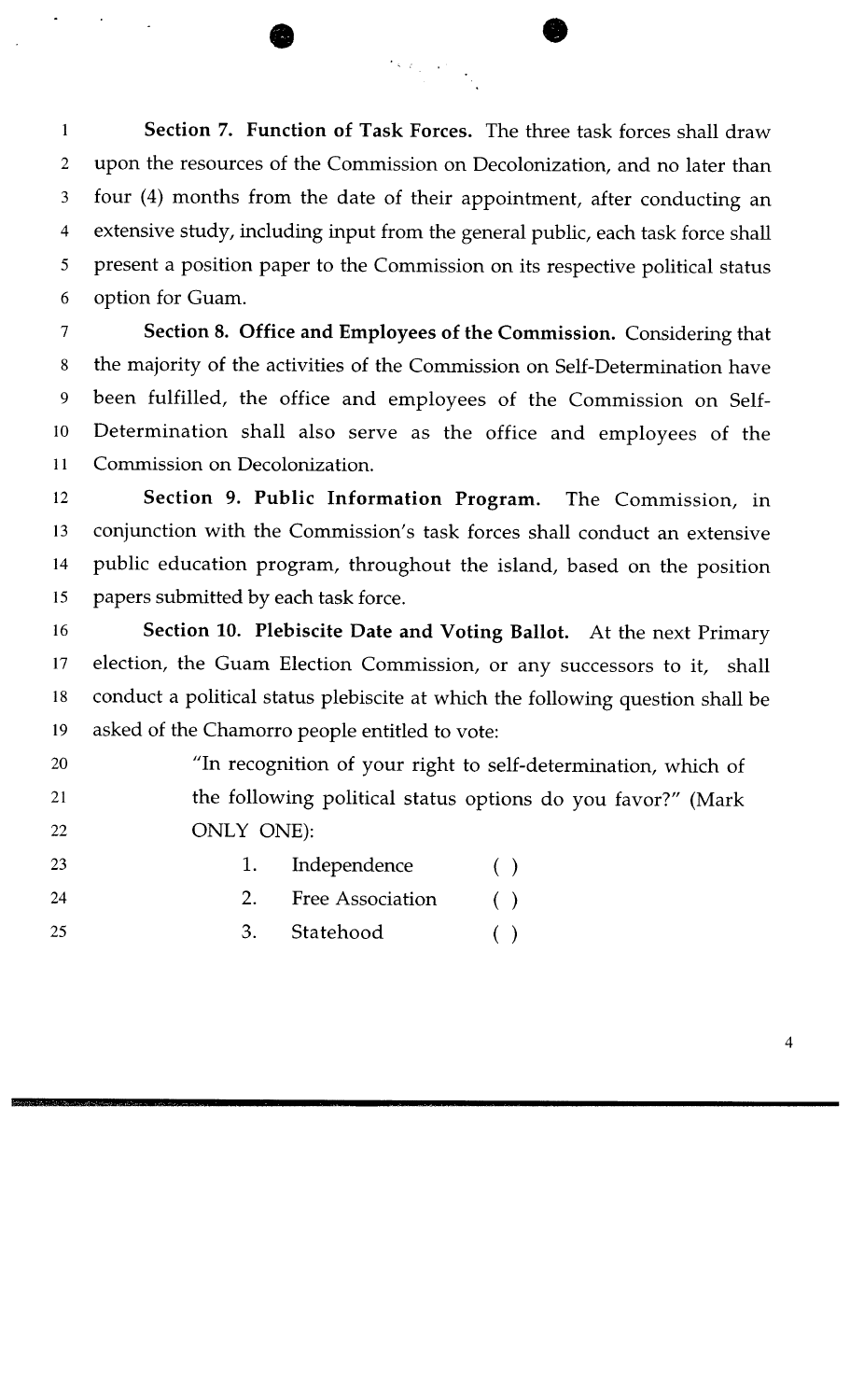**<sup>1</sup>Section 11. Run-off Plebiscite.** If one political status does not receive the 2 majority votes cast in the above plebiscite, a run-off plebiscite shall be held 3 sixty (60) days from the date thereof between the two (2) political status **<sup>4</sup>**options receiving the highest number of votes.

 $\frac{1}{2} \sum_{i=1}^{n} \frac{1}{\lambda_i} \sum_{j=1}^{n} \frac{1}{j} \sum_{j=1}^{n} \frac{1}{j} \sum_{j=1}^{n} \frac{1}{j} \sum_{j=1}^{n} \frac{1}{j} \sum_{j=1}^{n} \frac{1}{j} \sum_{j=1}^{n} \frac{1}{j} \sum_{j=1}^{n} \frac{1}{j} \sum_{j=1}^{n} \frac{1}{j} \sum_{j=1}^{n} \frac{1}{j} \sum_{j=1}^{n} \frac{1}{j} \sum_{j=1}^{n} \frac{1}{j} \sum_{j=1}$ 

**5 Section 12. General Powers of the Commission.** The Commission on Decolonization shall have, and may exercise, the following general powers in 6  $\tau$ carrying out the activities of the Commission :

- 8 (a) To acquire, in any lawful manner, any property real and 9 personal, mixed, tangible or intangible - to hold, maintain, use and operate the same; and to sell, lease or otherwise dispose of  $10\,$ the same, whenever any of the foregoing transactions are 11 deemed necessary or appropriate to the conduct of the 12 activities authorized by this Chapter, and on such terms as may 13 14 be prescribed by the Commission.
- 15 (b) To enter and perform such contracts, cooperative agreements or other transactions with any person, firm, association, 16 17 corporation or any agency and instrumentality of the government of Guam or the United States or any country, 18 state, territory or the United Nations, or any subdivision 19 thereof, as may be deemed necessary or appropriate to the 20 conduct of the activities authorized on this Chapter, and on 21 22 such terms as may be prescribed by the Commission.
- 23 (c) To execute all instruments necessary or appropriate in any of its **24** functions.
- **<sup>25</sup>**(d) To appoint, without regard to the provisions of the Personnel **26** and Compensation Laws, such officers, agents, attorneys,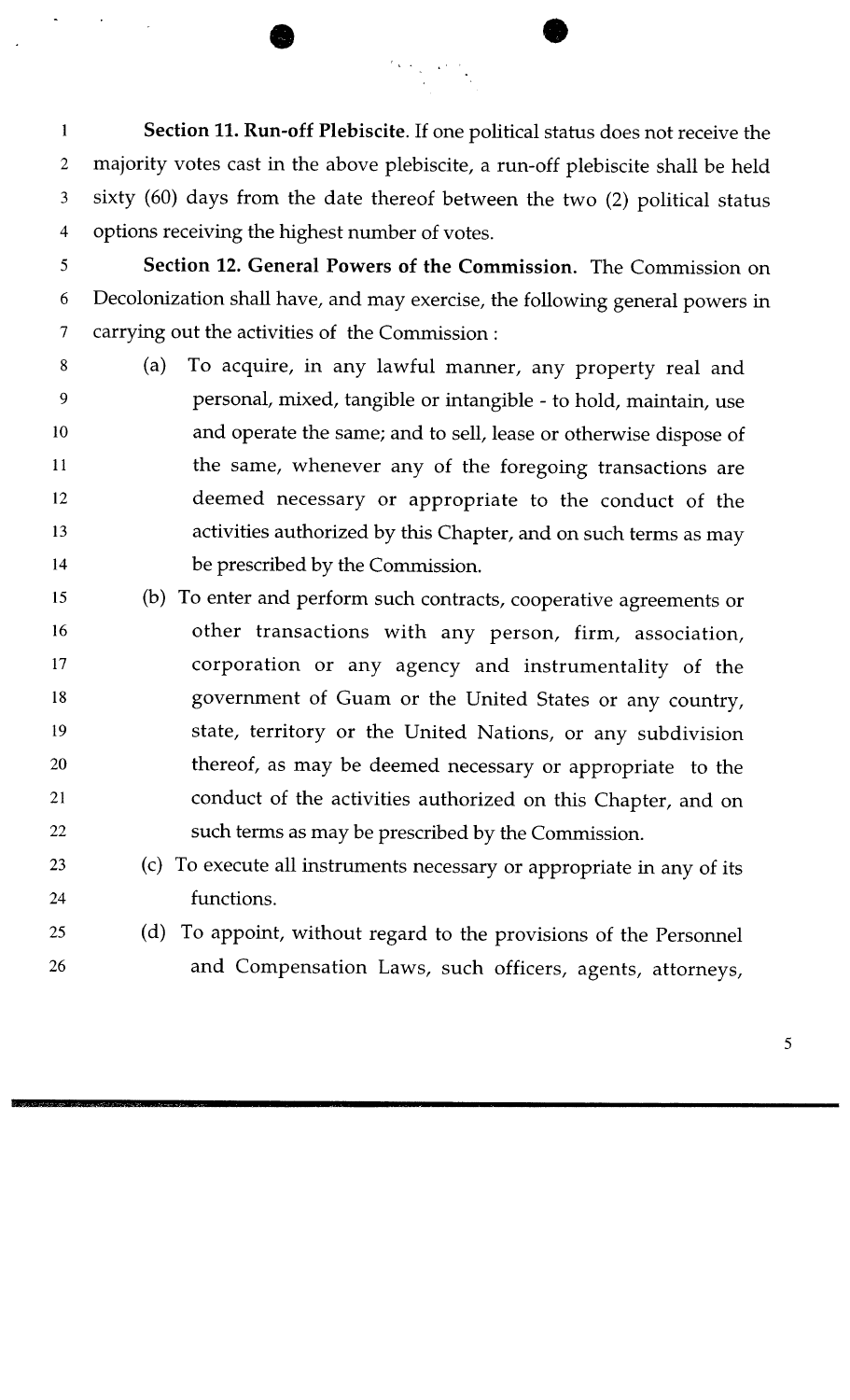$\mathbf{1}$ consultants and employees as may be necessary for the conduct of business of the Commission; to delegate to them such  $\overline{2}$ powers and to prescribe for them such duties as may be deemed 3 appropriate by the Commission; to fix and pay such  $\overline{4}$ compensation to them for their services as the Commission 5 may determine, without regard to the provisions of the 6  $\overline{\tau}$ Personnel and Compensation Laws. In the appointment of  $8\,$ officials and the selection of employees, agents and consultants 9 for the Commission, no political test or qualification shall be permitted or given consideration, but all such appointments 10 shall be given and made on the basis of merit and knowledge. 11 The Commission shall give due consideration to residents of 12 Guam in the selection of its officials, attorneys, agents, 13 consultants and employees. 14 15 (e) To accept gifts or donations of services, or of property - real,

- personal or mixed, tangible or intangible in aid of any of the 16 17 activities authorized by this Chapter.
- (f) To adopt rules and regulations governing operations of the 18 19 Commission and to take such other action as may be necessary 20 or appropriate to carry out the powers and duties herein specified or hereafter granted to or imposed upon it. 21

**Section 13. Commission on Self-Determination.** Nothing in this Act 22 shall preclude the activities of the Commission on Self-Determination. 23

**Section 14. Repository for Commission Documents.** The Nieves Flores 24 Memorial Library shall be the depository of all public records and materials 25 pertaining to political status of the territory of Guam. The Commission on 26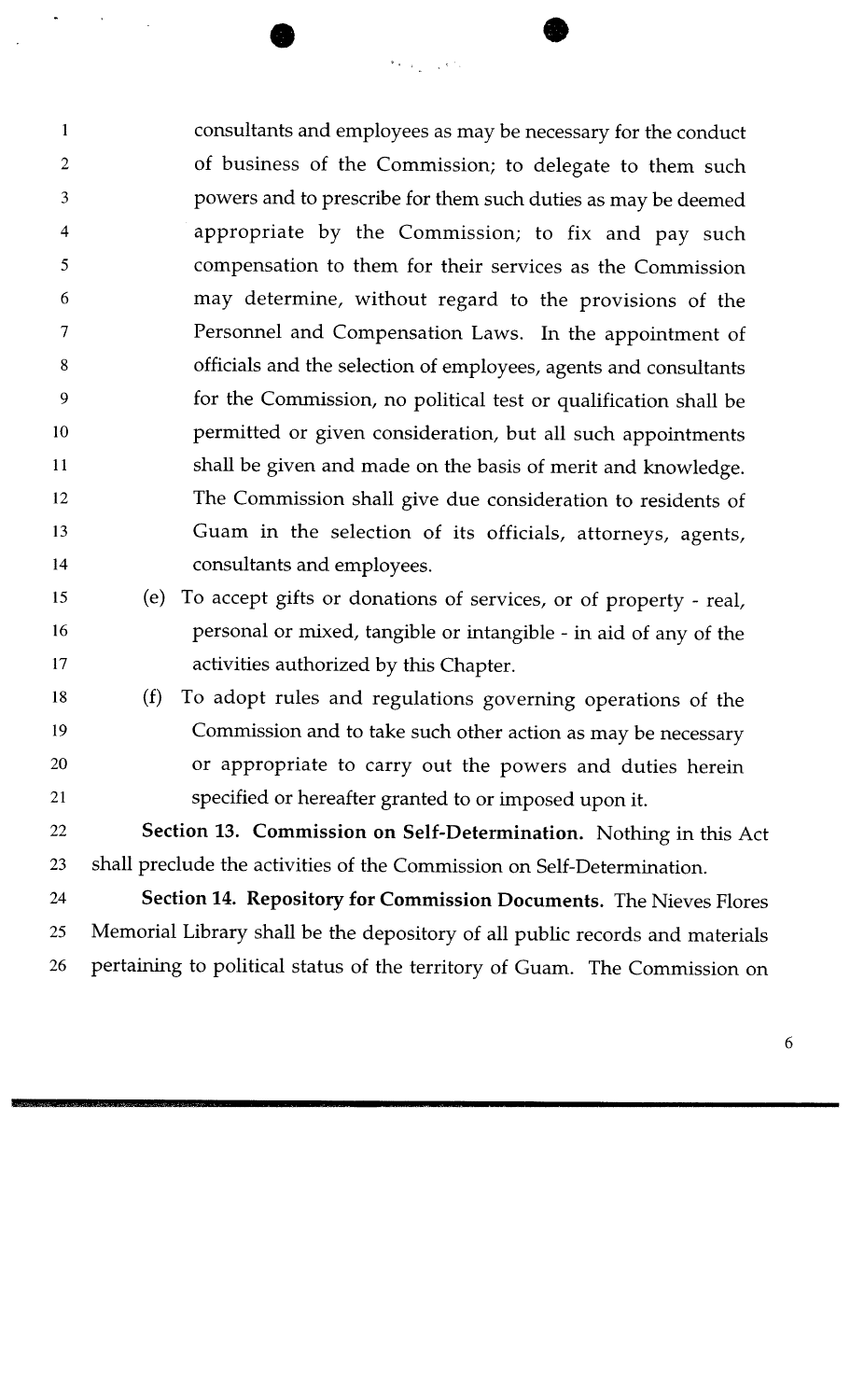

- **<sup>I</sup>**Decolonization and its Office shall transfer all of its official public documents
- *<sup>2</sup>*upon completion of its work to such depository.

 $\hat{\mathbf{r}}$ 

 $\overline{\phantom{a}}$ 

š,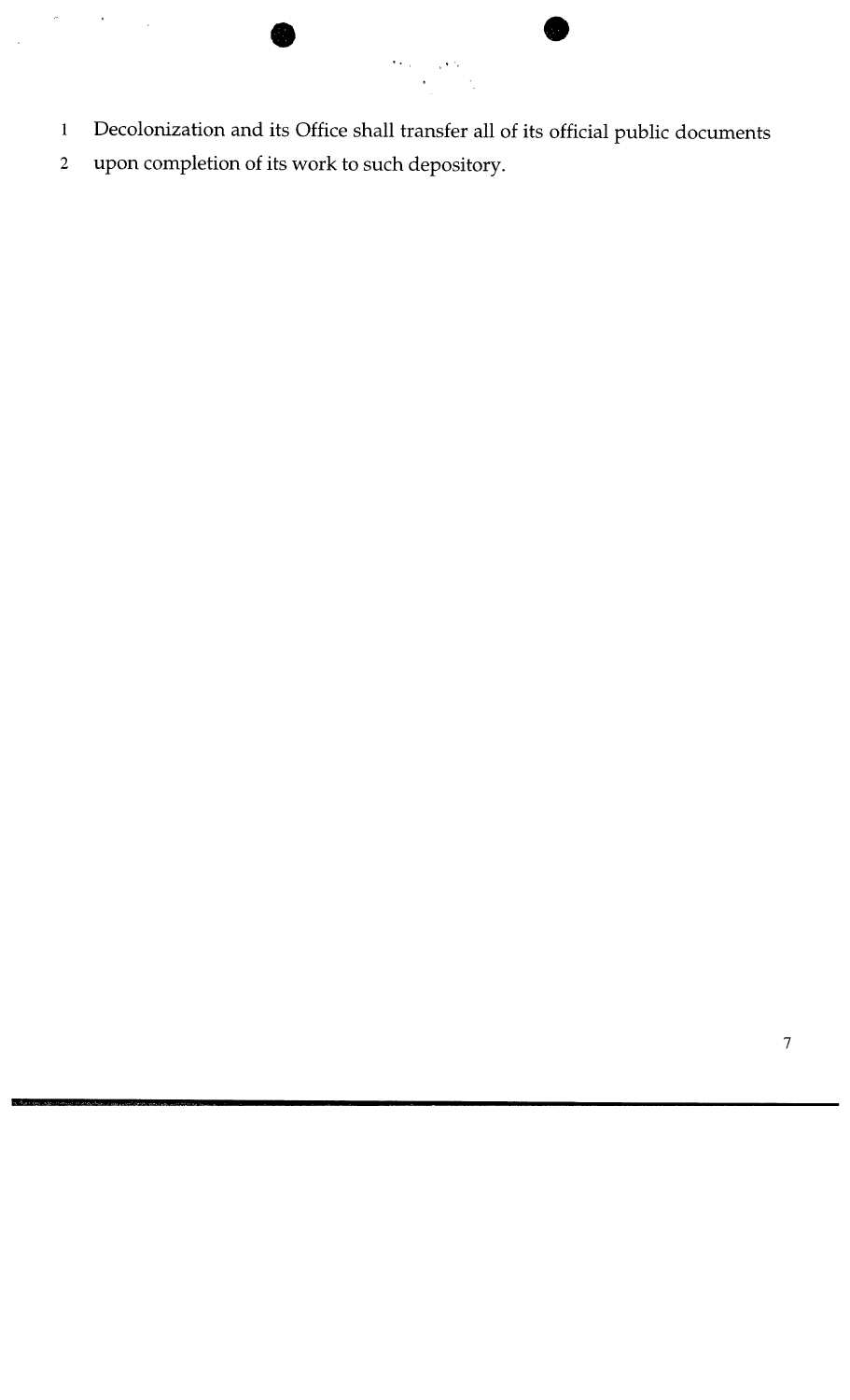

1996 (SECOND) Regular Session

- . --

### **VOTING SHEET**

**Bill No.** 765

**Resolution No. 4 (1974)** 

| <b>NAME</b>                   | YEAS                     | <b>NAYS</b> | <b>NOT</b><br>VOTING/<br><b>ABSTAINED</b> | <b>ABSENT/</b><br><b>OUT DURING</b><br><b>ROLL CALL</b> |
|-------------------------------|--------------------------|-------------|-------------------------------------------|---------------------------------------------------------|
| ADA, Thomas C.                | سميا                     |             |                                           |                                                         |
| AGUON, John P.                |                          |             |                                           |                                                         |
| BARRETT-ANDERSON, Elizabeth / | $\overline{\phantom{a}}$ |             |                                           |                                                         |
| BLAZ, Anthony C.              | سىسا                     |             |                                           |                                                         |
| BROWN, Joanne S.              |                          |             |                                           |                                                         |
| CAMACHO, Felix P.             | سىسا                     |             |                                           |                                                         |
| CHARFAUROS, Mark C            |                          |             |                                           |                                                         |
| CRISTOBAL, Hope A.            |                          |             |                                           |                                                         |
| FORBES, MARK                  | $\overline{r}$           |             |                                           |                                                         |
| LAMORENA, Alberto C., V       | $\overline{\phantom{a}}$ |             |                                           |                                                         |
| LEON GUERRERO, Carlotta       | سمسا                     |             |                                           |                                                         |
| LEON GUERRERO, Lou            |                          |             |                                           |                                                         |
| NELSON, Ted S.                | ممسا                     |             |                                           |                                                         |
| ORSINI, Sonny L.              | $\overline{\phantom{0}}$ |             |                                           |                                                         |
| PANGELINAN, Vicente C         |                          |             |                                           |                                                         |
| PARKINSON, Don                | $\overline{\phantom{a}}$ |             |                                           |                                                         |
| SAN AGUSTIN, Joe T.           | $\overline{\phantom{a}}$ |             |                                           |                                                         |
| SANTOS, Angel L. G.           |                          |             |                                           |                                                         |
| SANTOS, Francis E.            |                          |             |                                           |                                                         |
| UNPINGCO, Antonio R.          |                          |             |                                           | Acre                                                    |
| WONPAT-BORJA, Judith          |                          |             |                                           |                                                         |
|                               |                          |             |                                           |                                                         |

TOTAL

 $20000$ 

CERTIFIED TRUE **AND** CORRECT:

Recording Secretary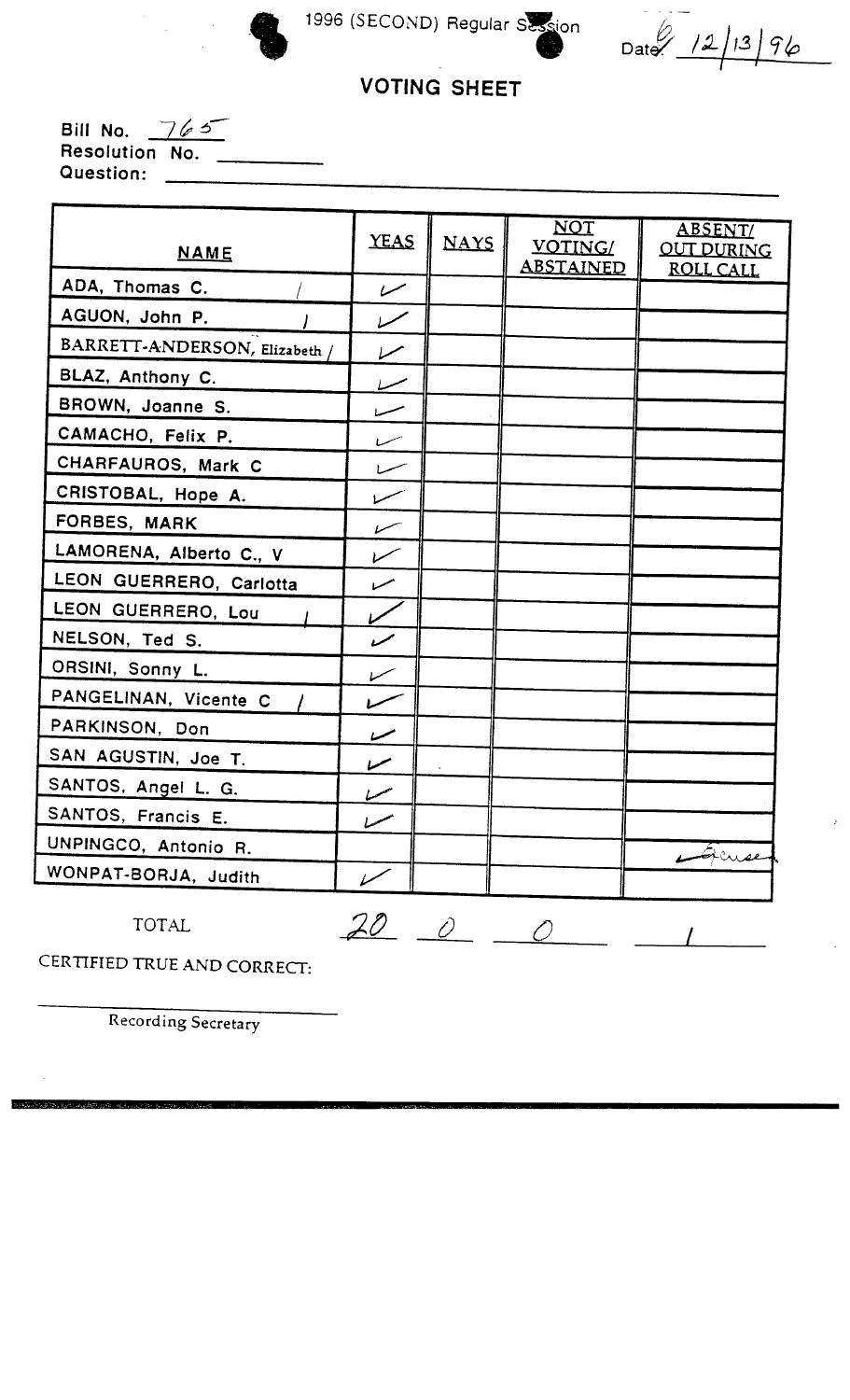

## **Senator Hope Alvarez Cristobal**

**Twenty-Third Guam Legislature**  <sup>I</sup>**Chairperson, Committee on Federal and Foreign Affairs** 

November 26,1996

Honorable Don Parkinson Speaker Twenty-Third Guam Legislature 155 Hesler St. Agana, Guam 96910

~ VIA: Chairman, Committee on Rules

Dear Mr. Speaker:

The Committee on Federal and Foreign Affairs to which was referred the **Bill 765- (H.A.Cristoba1) AN ACT TO CREATE THE COMMISSION ON DECOLONIZATION FOR THE IMPLEMENTATION AND EXERCISE OF CHAMORRO SELF-DETERMINATION.,** submits its Committee Report to the Legislature with the recommendation **TO DO PASS.** 

The voting record is as follows:

| To Do Pass                             |
|----------------------------------------|
| $0$ Not To Pass                        |
| () Abstain                             |
| $\mathbf{0}$ To place in Inactive File |

Attached are all pertinent documents for your review.

Sincerelv, A. Cristobal **FIØPE ALVAREZ CRISTOBAL**  $S$ enator

**<sup>155</sup>Hesler Street,** Agana, **Guam 96910** \* **Telephone: (671) 472-3581/2/3** \* **Facsimile: (671) 472-3585** 

Vice-Chairperson, Committee on Education \* Member, Committee on Health, Welfare & Senior Citizens \* Member, Committee on Judiciary & Criminal Justice, and Environmental Affairs \* Member, Committee on General Governmental Operations and Micronesian Affairs "Member, Committee on Community, Housing & Cultural Affairs " Member, Committee on Youth, Labor and Parks & Recreation " Member, Commission on Self<br>Determination " Member, Po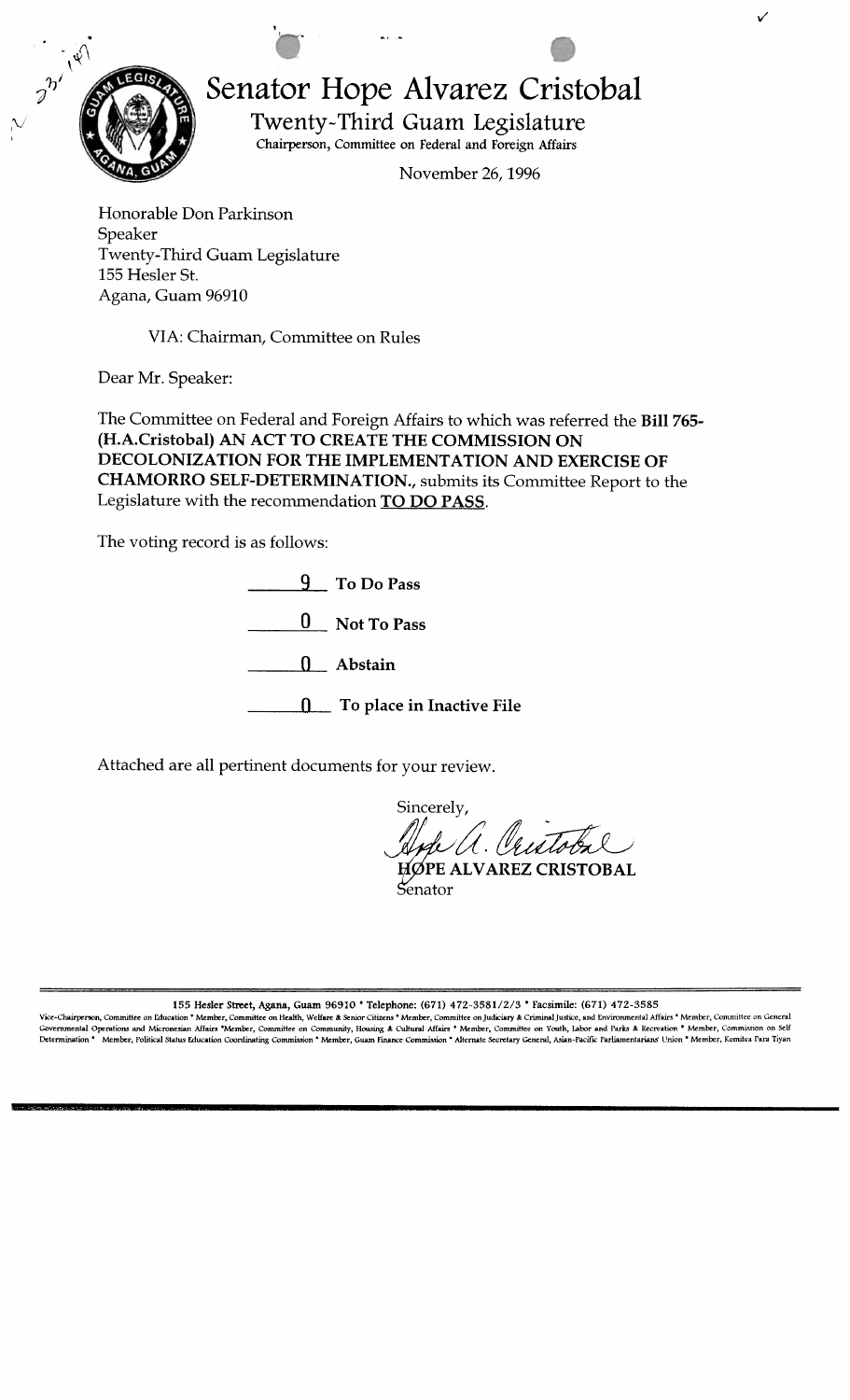# Committee on Federal & Foreign Affairs

### **VOTING SHEET**

### *BILL NO. 765* **(H.A.** *Cristobal):* **AN ACT TO CREATE THE COMMISSION ON DECOLONIZATION FOR THE IMPLEMENTATION AND EXERCISE OF CHAMORRO SELF-DETERMINATION.**

| <b>Committee Members</b>                        | To<br><b>PASS</b> | <b>NOT</b><br>to<br><b>PASS</b> | To<br><b>ABSTAIN</b> | To Place in<br><b>INACTIVE</b><br><b>FILE</b> | <b>SIGNATURE</b> |  |
|-------------------------------------------------|-------------------|---------------------------------|----------------------|-----------------------------------------------|------------------|--|
| Sen. Hope A. CRISTOBAL<br>Chairperson           |                   |                                 |                      |                                               |                  |  |
| <b>Senator Angel SANTOS</b><br>Vice-Chairperson |                   |                                 |                      |                                               |                  |  |
| Senator Tom ADA<br>Member                       |                   |                                 |                      |                                               |                  |  |
| Senator J. WON PAT-BORJA<br>Member              | V                 |                                 |                      |                                               |                  |  |
| <b>Senator Mark CHARFAUROS</b><br>Member        |                   |                                 |                      |                                               |                  |  |
| Senator L. LEON GUERRERO<br>Member              |                   |                                 |                      |                                               |                  |  |
| Senator V. PANGELINAN<br>Member                 |                   |                                 |                      |                                               |                  |  |
| <b>Senator Francis SANTOS</b><br>Member         |                   |                                 |                      |                                               |                  |  |
| Sen. E. BARRETT-ANDERSON<br>Member              |                   |                                 |                      |                                               |                  |  |
| Senator Anthony BLAZ<br>Member                  |                   |                                 |                      |                                               |                  |  |
| <b>Senator Mark FORBES</b><br>Member            |                   |                                 |                      |                                               |                  |  |
| Senator C. LEON GUERRERO<br>Member              |                   |                                 |                      |                                               |                  |  |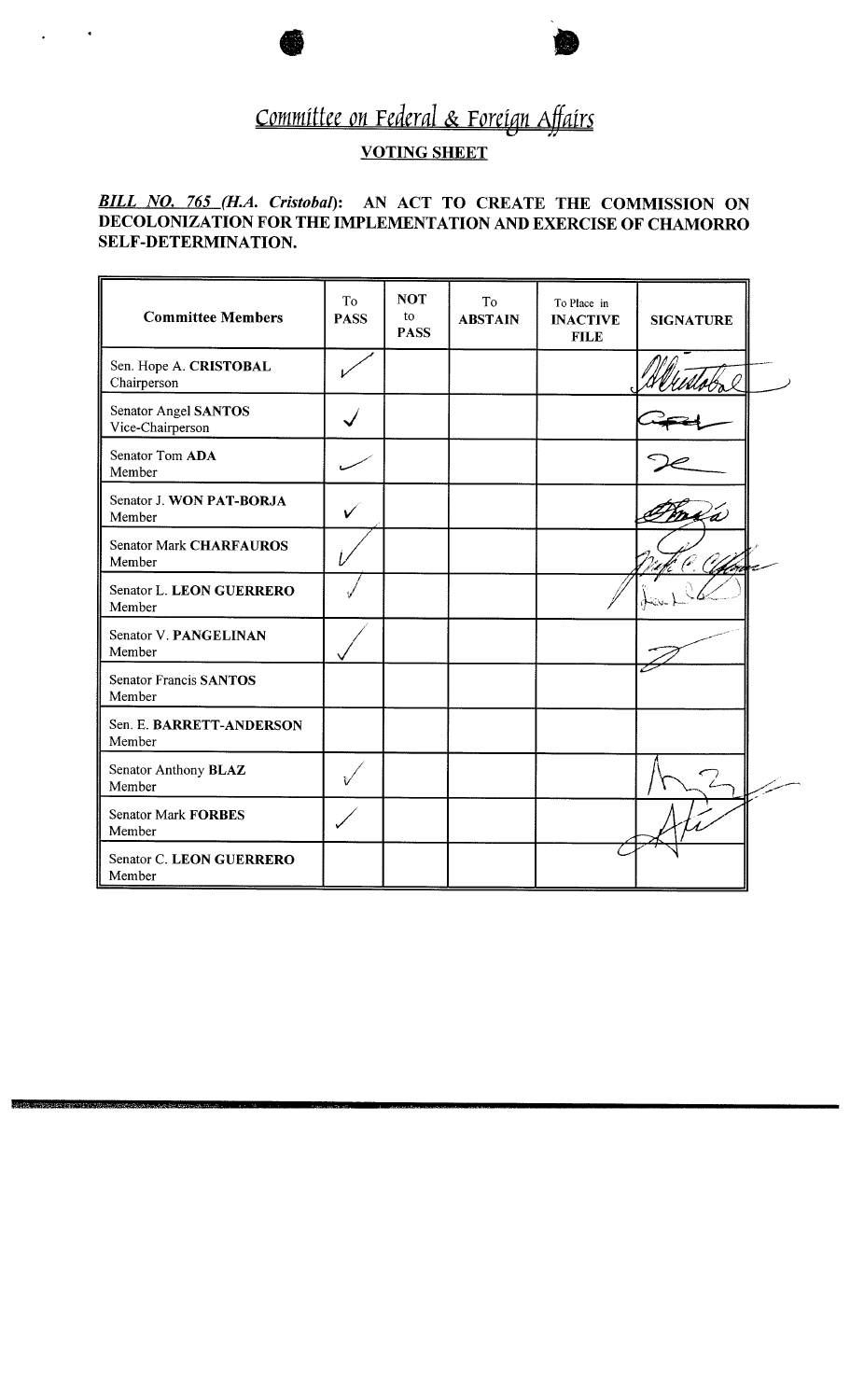### TWENTY-THIRD GUAM LEGISLATURE 1996 (SECOND) Regular Session

**Bill No.** 766 **Introduced by:** 

 $\mathbf{1}$ 

 $\overline{2}$ 

H.A.Cristobal Alrestobal

### **AN ACT TO CREATE THE COMMISSION** - **ON DECOLOMZATION FOR THE IMPLEMENTATION** *AND* **EXERCISE OF CHAMORRO SELF-DETERMINATION.**

### BE IT ENACTED BY THE PEOPLE OF THE TERRITORY OF **GUAM:**

**Section 1. Statement of Legislative Findings and Purpose.** The 3 Legislature recognizes that all the people of the territory of Guam have  $\boldsymbol{\Delta}$ democratically expressed their collective will and have recognized and 5 approved the inalienable right of the Charnorro people to self-6 determination. This includes the right to ultimately decide the future  $\overline{7}$ political status of the territory of Guam as expressed in Section 102(a) of  $\mathbf{g}$ the Guam Commonwealth draft Act as approved by the people of Guam  $\overline{Q}$ in a plebiscite held September 1988."- Consistent with this intent, the  $10\,$ people of Guam have petitioned the United States Congress to also  $11$ recognize this inalienable right on behalf of the American people. 12 Noting that it has been almost 9 years since the people of Guam have 13 transmitted the Guam Commonwealth draft Act to the federal  $14$ government and that Section 102(a) has been significantly changed to 15 warrant rejection of this section of the document, the Legislature in the 16 interest of the will of the people of Guam, desirous to end colonial  $17$ discrimination and address long-standing injustice of a people, does 18

 $\mathbf{1}$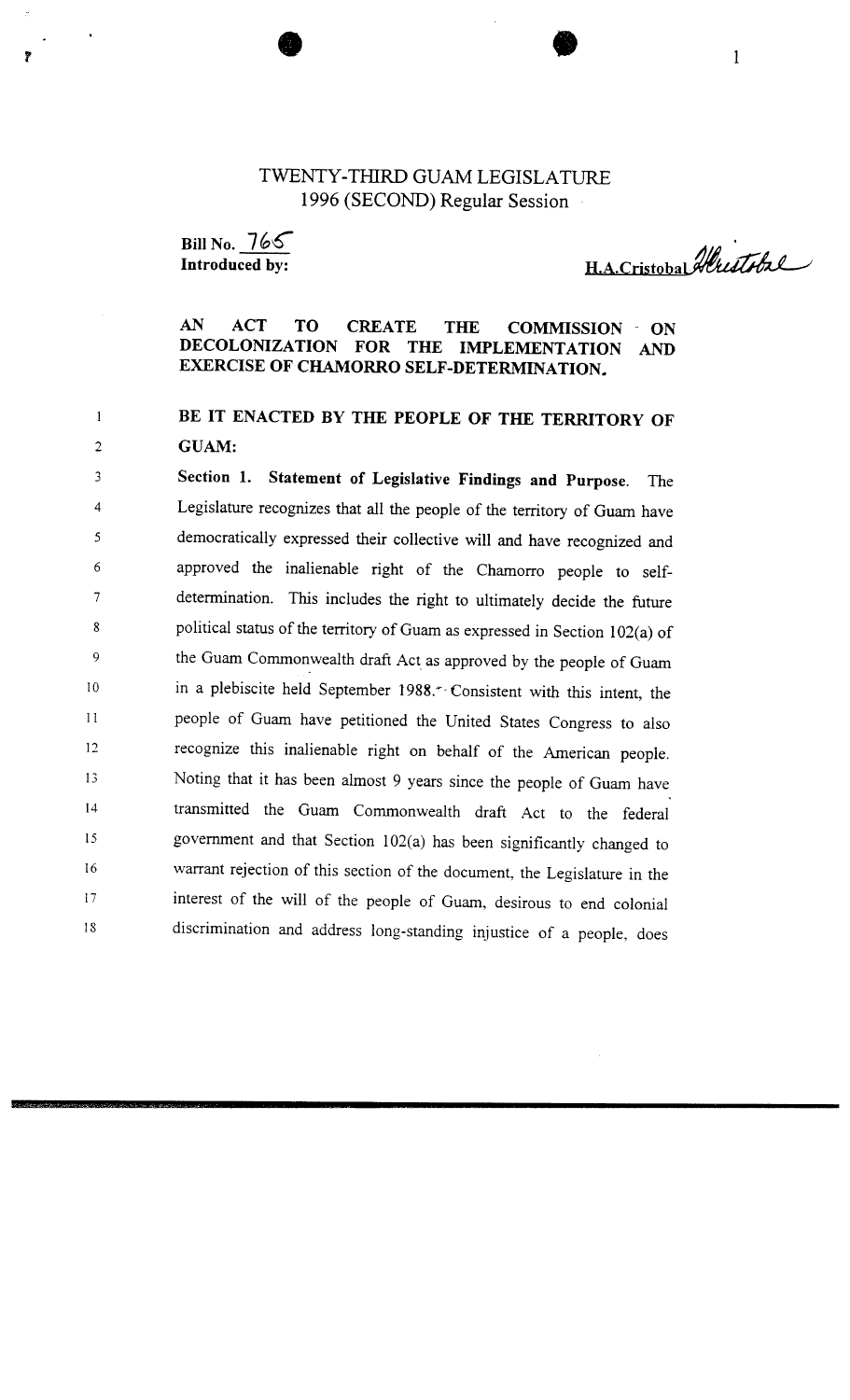hereby, establish the Commission on Decolonization for the Implementation and Exercise of Chamorro Self-Determination.

#### **Section 2. Definitions.**

**(a) Self-determination.** Freedom of a people to determine the way in which they shall be governed and whether or not they shall be self-governed.

(b) Chamorro people of Guam. All inhabitants of Guam in 1898 and their descendants who have taken no affirmative steps to preserve or acquire foreign nationality.

**Section 3. Legal and Moral Basis.** The following documents provide and support the moral and legal basis for Chamorro Self-Determination: the 1898 Treaty of Peace between the United States and Spain; Chapter XI of the United Nations Charter; United States yearly reports to the United Nations on the Non Self-Governing Territory of Guam; 1950 Organic Act of Guam; UN Resolution 1541 (XV); UN Resolution 1514 (XV); Section 307(a) of the United States Immigration and Nationality Act; Part I, Article 1, Paragraph 1 and 3 of the International Covenant on Civil and Political Rights.

20 21

 $\mathbf{l}$ 

 $\overline{2}$ 

3

 $\overline{\mathbf{A}}$ 

5

6  $\overline{7}$ 

8

9

10

 $11$ 

12

13

14

15

16

 $17$ 

18

19

**Section 4. Creation and Membership of Commission.** There is 22 established a Commission on Decolonization for the Implementation and 23 Exercise of Chamorro Self-Determination for the people of Guam which 24 shall be composed of (10) members including the Chairperson. The 25 Governor shall serve as the Chairperson of the Commission. Three (3) 26 members of the Commission shall be appointed by the Governor, of  $27$ which two (2) shall be members of Chamorro rights organizations; three  $2\sqrt{8}$  $29\,$ (3) members of the Legislature: of which one (1) shall be a member of and be selected by the Legislature's minority; one (1) member to be the 30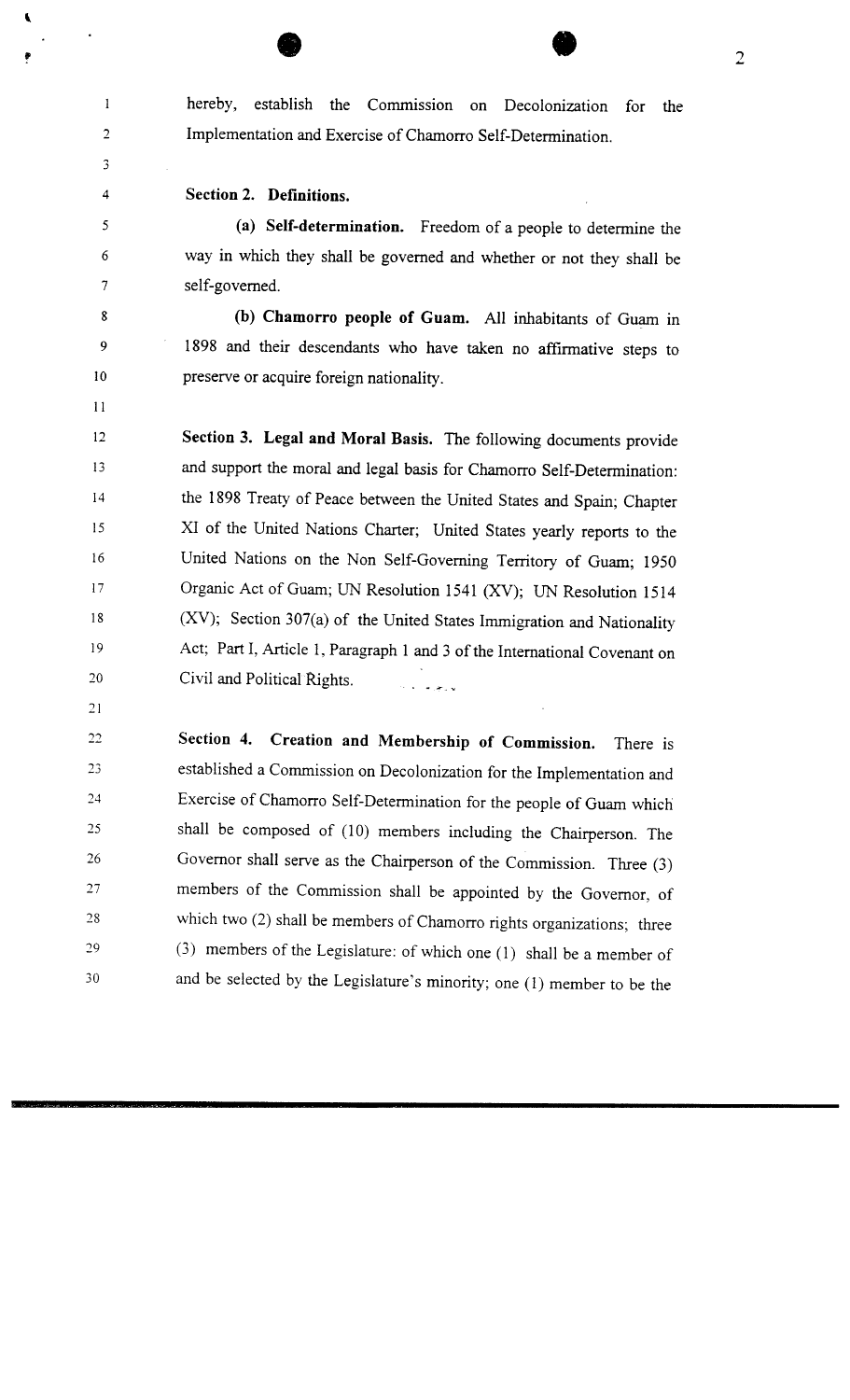Chairperson of the Committee on Federal and Foreign Affairs; and one (1) to be appointed by the Speaker, who may appoint self; and one (1) member of the Mayors Council shall be appointed by the Mayors Council; one (1) member to represent the judiciary to be appointed by the Chief Justice of the Supreme Court of Guam, who may appoint self; and one (1) member to represent the youth of Guam to be appointed by the Speaker of the Youth Congress from among the qualified members of the Congress, who may appoint self. The Commission shall choose a vicechairperson from among the members of the Commission. No person shall be eligible to serve as a member of the Commission unless he or she shall be a citizen of the United States qualified to vote on Guam. Members (except for the Chairperson) shall serve throughout the life of the Commission and shall elect among themselves a Vice-Chairperson who shall serve as Chairperson in the absence of the Governor. Vacancies in the membership shall be filled in the same manner as the original appointment.

 $\mathbf{I}$ 

 $\overline{2}$ 

 $\overline{\mathbf{3}}$ 

 $\overline{4}$ 

5

6

 $\overline{7}$ 

8

9

10

 $11$ 

 $12$ 

13

 $14$ 

15

16

 $17$ 

 $18\,$ 

19

20

21

22

23

24

**Section 5. Function.** The general purpose of the Commission is to ascertain the desire of the Chamorro people of Guam as to their political relationship with the United States. Once the desire of the Chamorro people of Guam is ascertained, the Commission shall transmit that desire to the President and Congress of the United States and the Secretary General of the United Nations.

**Section 6. Creation of Task Forces.** The Commission shall create 25 three (3) Task Forces. Each task force shall be composed of seven (7) 26 27 members, appointed by the Commission, who are advocates for the status for which they are appointed. The three task forces are: (1) 28 Independence Task Force; (2) Free Association Task Force; and (3) 29 Statehood Task Force. 30